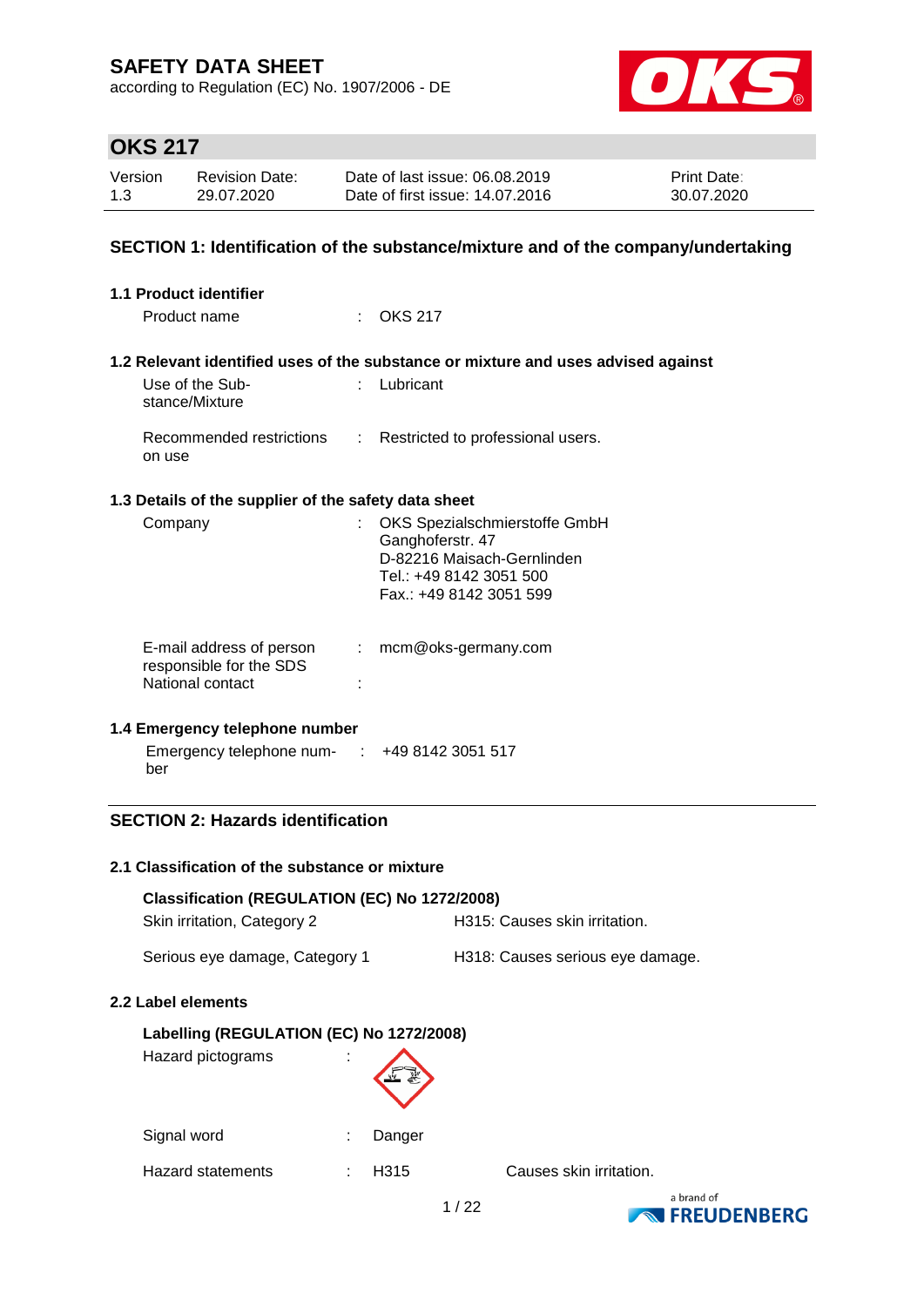according to Regulation (EC) No. 1907/2006 - DE



## **OKS 217**

| Version<br>1.3 | <b>Revision Date:</b><br>29.07.2020 | Date of last issue: 06.08.2019<br>Date of first issue: 14.07.2016 |                                                                                                                                                                                                                  | Print Date:<br>30.07.2020 |
|----------------|-------------------------------------|-------------------------------------------------------------------|------------------------------------------------------------------------------------------------------------------------------------------------------------------------------------------------------------------|---------------------------|
|                |                                     | H318                                                              | Causes serious eye damage.                                                                                                                                                                                       |                           |
|                | Precautionary statements            | <b>Prevention:</b>                                                |                                                                                                                                                                                                                  |                           |
|                |                                     | P <sub>264</sub><br>P280                                          | Wash skin thoroughly after handling.<br>Wear protective gloves/ eye protection/ face<br>protection.                                                                                                              |                           |
|                |                                     | <b>Response:</b>                                                  |                                                                                                                                                                                                                  |                           |
|                |                                     | P302 + P352                                                       | IF ON SKIN: Wash with plenty of soap and<br>water.                                                                                                                                                               |                           |
|                |                                     |                                                                   | P305 + P351 + P338 + P310 IF IN EYES: Rinse cautiously<br>with water for several minutes. Remove<br>contact lenses, if present and easy to do.<br>Continue rinsing. Immediately call a<br>POISON CENTER/ doctor. |                           |
|                |                                     | P332 + P313                                                       | If skin irritation occurs: Get medical advice/<br>attention.                                                                                                                                                     |                           |
|                |                                     | P362 + P364                                                       | Take off contaminated clothing and wash it<br>before reuse.                                                                                                                                                      |                           |

Hazardous components which must be listed on the label: calcium dihydroxide

#### **2.3 Other hazards**

This substance/mixture contains no components considered to be either persistent, bioaccumulative and toxic (PBT), or very persistent and very bioaccumulative (vPvB) at levels of 0.1% or higher.

### **SECTION 3: Composition/information on ingredients**

#### **3.2 Mixtures**

| Chemical nature | : Mineral oil.  |
|-----------------|-----------------|
|                 | graphite        |
|                 | solid lubricant |

#### **Components**

| Chemical name          | CAS-No.<br>EC-No.<br>Index-No. | Classification     | Concentration<br>limits<br>M-Factor<br><b>Notes</b> | Concentration<br>(% w/w) |
|------------------------|--------------------------------|--------------------|-----------------------------------------------------|--------------------------|
|                        | Registration number            |                    |                                                     |                          |
| White mineral oil (pe- | 8042-47-5                      | Asp. Tox.1; H304   |                                                     | $>= 30 - 50$             |
| troleum)               | 232-455-8                      |                    |                                                     |                          |
|                        | 01-2119487078-27               |                    |                                                     |                          |
| calcium dihydroxide    | 1305-62-0                      | Skin Irrit.2; H315 |                                                     | $>= 10 - 20$             |
|                        | 215-137-3                      | Eye Dam.1; H318    |                                                     |                          |

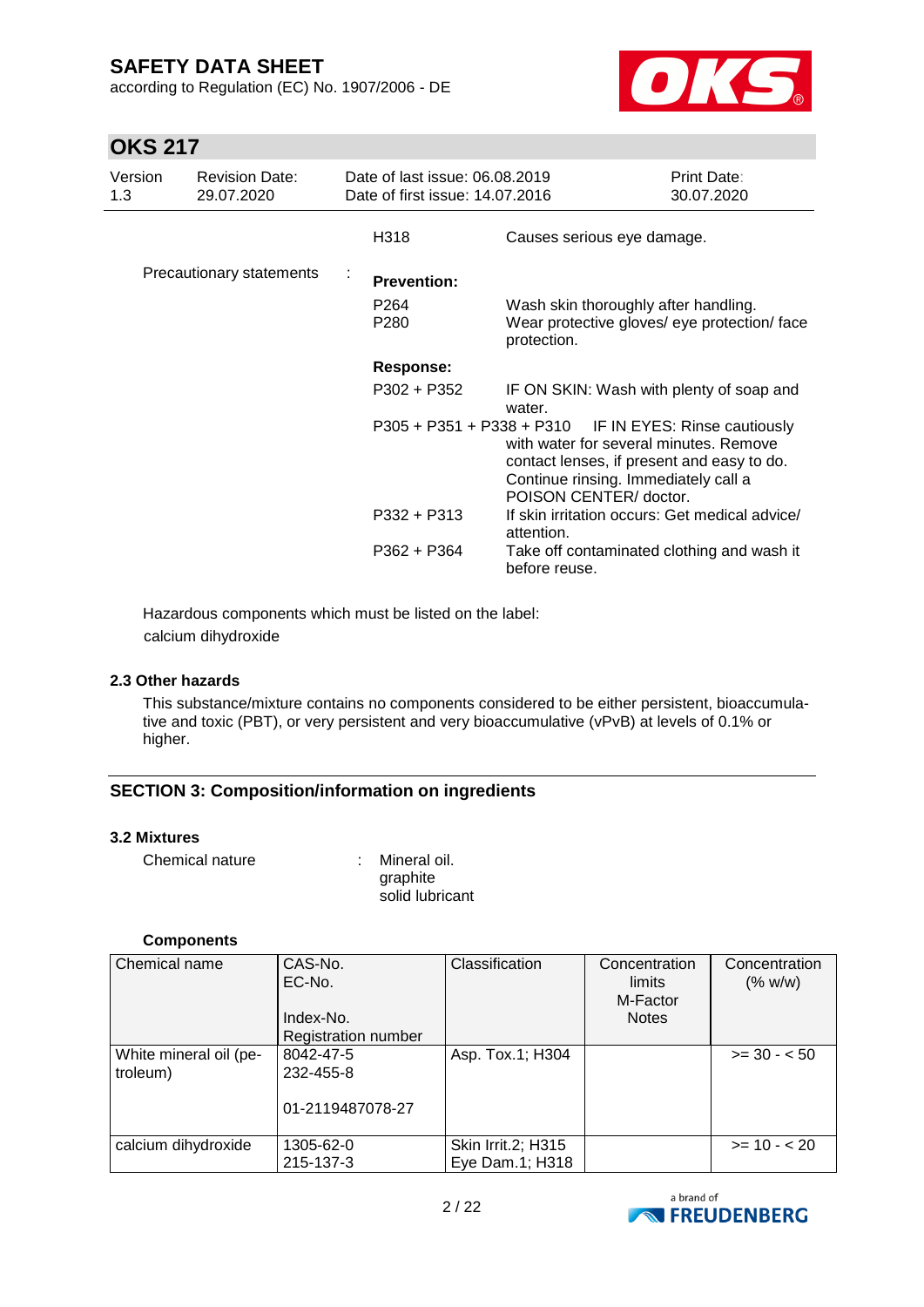according to Regulation (EC) No. 1907/2006 - DE



# **OKS 217**

| Version | <b>Revision Date:</b> | Date of last issue: 06.08.2019  | <b>Print Date:</b> |
|---------|-----------------------|---------------------------------|--------------------|
| 13      | 29.07.2020            | Date of first issue: 14.07.2016 | 30.07.2020         |
|         |                       | STOT SE3; H335                  |                    |

|                                                                                         | 01-2119475151-45-<br><b>XXXX</b>                           |                |                |
|-----------------------------------------------------------------------------------------|------------------------------------------------------------|----------------|----------------|
|                                                                                         | Substances with a workplace exposure limit :               |                |                |
| Graphite                                                                                | 7782-42-5<br>231-955-3                                     | Not classified | $>= 20 - < 30$ |
| zirconium dioxide                                                                       | 1314-23-4<br>215-227-2                                     | Not classified | $>= 10 - 20$   |
| silicon dioxide<br><b>State State State State</b><br>$\bullet$ and the set of $\bullet$ | 7631-86-9<br>231-545-4<br>01-2119379499-16-<br><b>XXXX</b> | Not classified | $>= 1 - < 10$  |

For explanation of abbreviations see section 16.

### **SECTION 4: First aid measures**

#### **4.1 Description of first aid measures**

| If inhaled              | Remove person to fresh air. If signs/symptoms continue, get<br>medical attention.<br>Keep patient warm and at rest.<br>If unconscious, place in recovery position and seek medical<br>advice.<br>Keep respiratory tract clear.<br>If breathing is irregular or stopped, administer artificial respira-<br>tion. |
|-------------------------|-----------------------------------------------------------------------------------------------------------------------------------------------------------------------------------------------------------------------------------------------------------------------------------------------------------------|
| In case of skin contact | Take off all contaminated clothing immediately.<br>Wash off immediately with soap and plenty of water.<br>Get medical attention immediately if irritation develops and<br>persists.<br>Wash clothing before reuse.<br>Thoroughly clean shoes before reuse.                                                      |
| In case of eye contact  | : Rinse immediately with plenty of water, also under the eyelids,<br>for at least 10 minutes.<br>Get medical attention immediately.                                                                                                                                                                             |
| If swallowed            | Move the victim to fresh air.<br>If unconscious, place in recovery position and seek medical<br>advice.<br>Keep respiratory tract clear.<br>Do not induce vomiting without medical advice.<br>Never give anything by mouth to an unconscious person.                                                            |

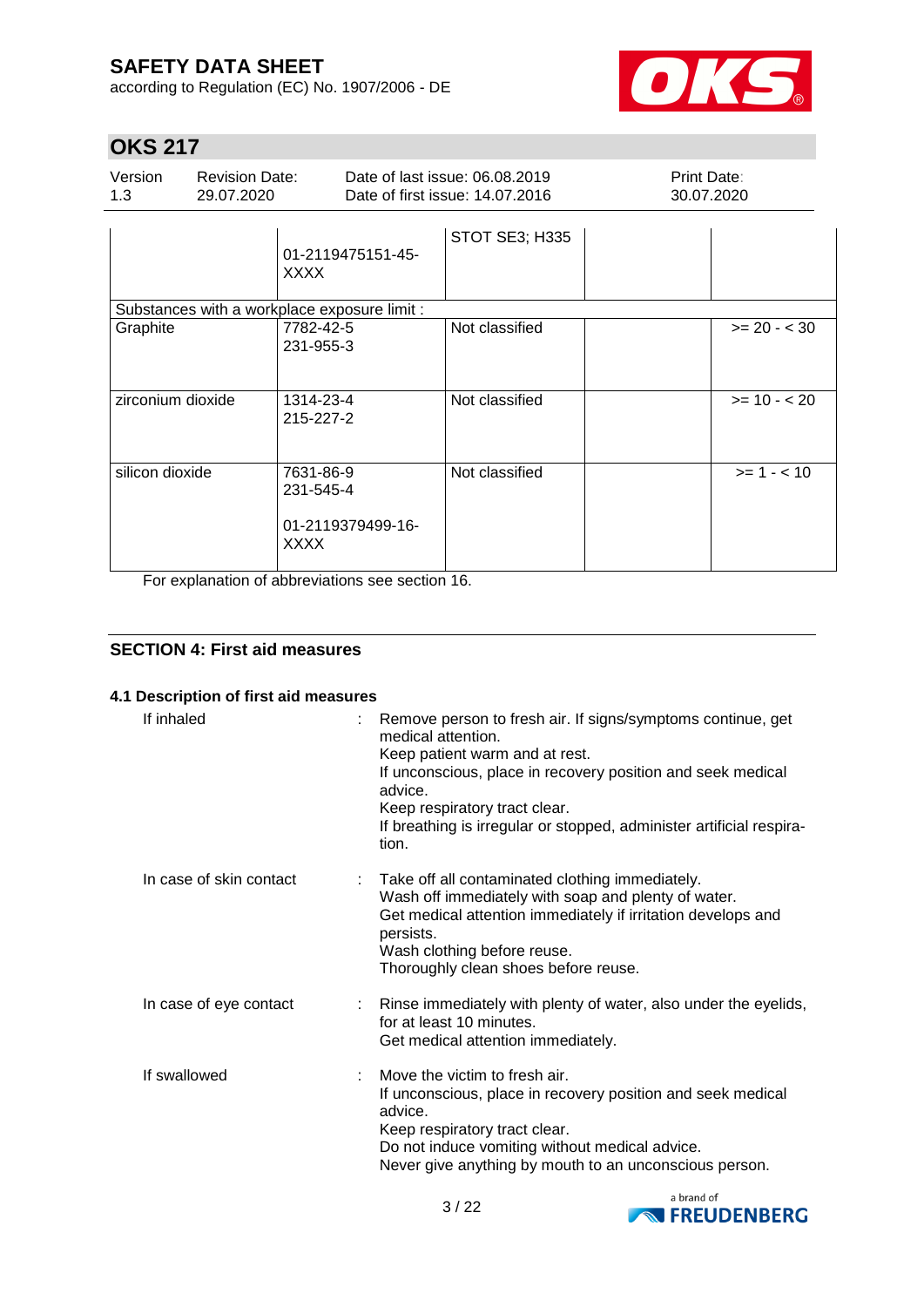according to Regulation (EC) No. 1907/2006 - DE



# **OKS 217**

| Version | <b>Revision Date:</b> | Date of last issue: 06.08.2019  | <b>Print Date:</b> |
|---------|-----------------------|---------------------------------|--------------------|
| 1.3     | 29.07.2020            | Date of first issue: 14.07.2016 | 30.07.2020         |

|              | 4.2 Most important symptoms and effects, both acute and delayed                |
|--------------|--------------------------------------------------------------------------------|
| Symptoms     | Skin contact may provoke the following symptoms:<br>Erythema                   |
| <b>Risks</b> | Causes skin irritation.                                                        |
|              | 4.3 Indication of any immediate medical attention and special treatment needed |
| Treatment    | : Treat symptomatically.                                                       |

### **SECTION 5: Firefighting measures**

#### **5.1 Extinguishing media**

| Suitable extinguishing media      | Use water spray, alcohol-resistant foam, dry chemical or car-<br>bon dioxide. |
|-----------------------------------|-------------------------------------------------------------------------------|
| Unsuitable extinguishing<br>media | : High volume water jet                                                       |

#### **5.2 Special hazards arising from the substance or mixture**

| Specific hazards during fire-<br>fighting          | ÷. | Fire may cause evolution of:<br>Carbon oxides<br>Metal oxides                                                                                                           |
|----------------------------------------------------|----|-------------------------------------------------------------------------------------------------------------------------------------------------------------------------|
| 5.3 Advice for firefighters                        |    |                                                                                                                                                                         |
| Special protective equipment :<br>for firefighters |    | In the event of fire, wear self-contained breathing apparatus.<br>Use personal protective equipment. Exposure to decomposi-<br>tion products may be a hazard to health. |
| Further information                                |    | Standard procedure for chemical fires.                                                                                                                                  |

#### **SECTION 6: Accidental release measures**

#### **6.1 Personal precautions, protective equipment and emergency procedures**

| Personal precautions | Evacuate personnel to safe areas.                            |
|----------------------|--------------------------------------------------------------|
|                      | Use the indicated respiratory protection if the occupational |
|                      | exposure limit is exceeded and/or in case of product release |
|                      | (dust).                                                      |
|                      | Do not breathe vapours, aerosols.                            |
|                      | Refer to protective measures listed in sections 7 and 8.     |
|                      |                                                              |

#### **6.2 Environmental precautions**

| Environmental precautions |  | Try to prevent the material from entering drains or water |
|---------------------------|--|-----------------------------------------------------------|
|---------------------------|--|-----------------------------------------------------------|

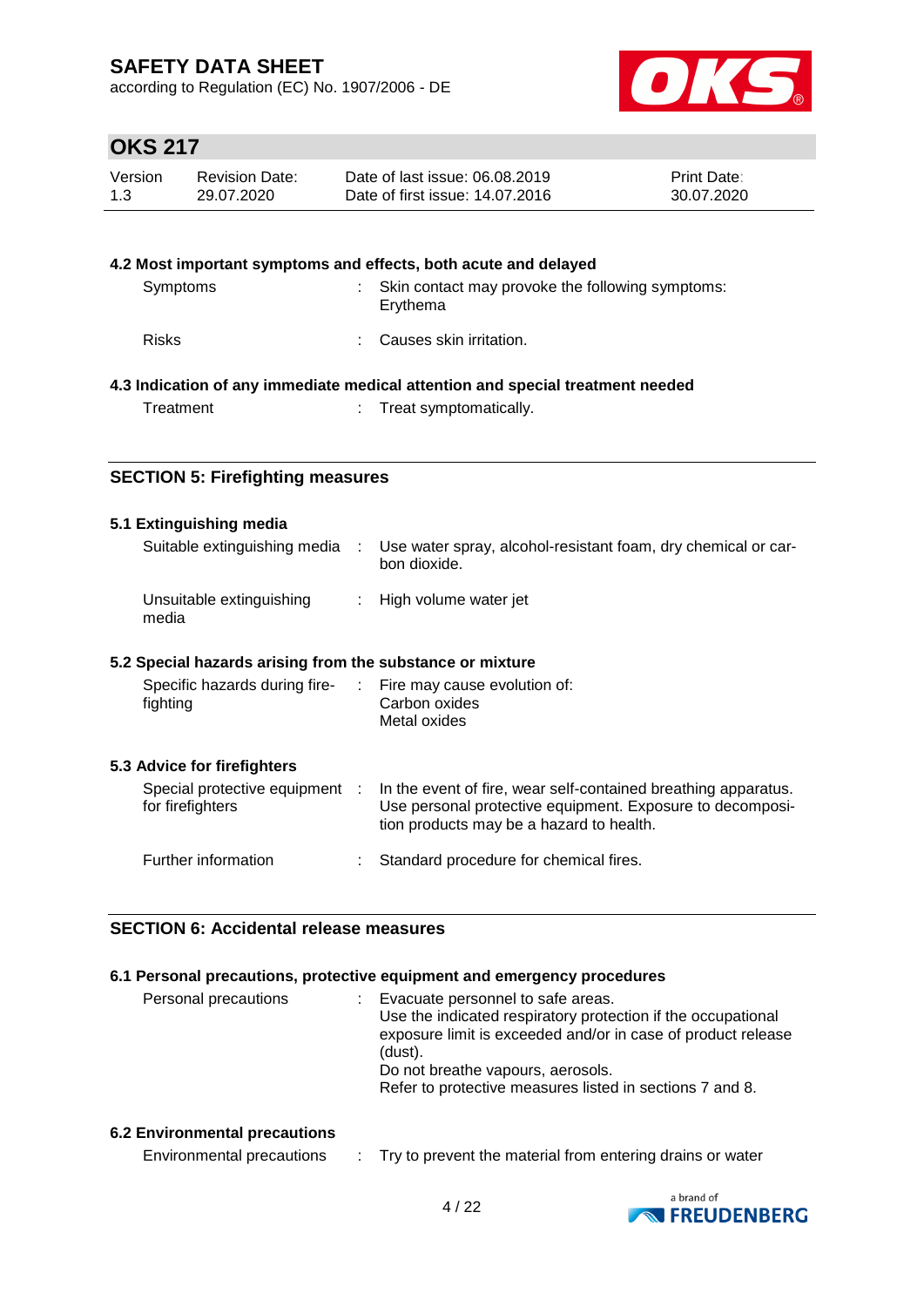according to Regulation (EC) No. 1907/2006 - DE



# **OKS 217**

| Version<br>1.3 | <b>Revision Date:</b><br>29.07.2020 | Date of last issue: 06.08.2019<br>Date of first issue: 14.07.2016                                | <b>Print Date:</b><br>30.07.2020 |
|----------------|-------------------------------------|--------------------------------------------------------------------------------------------------|----------------------------------|
|                |                                     | courses.<br>Local authorities should be advised if significant spillages<br>cannot be contained. |                                  |
|                |                                     | 6.3 Methods and material for containment and cleaning up                                         |                                  |
|                | Methods for cleaning up             | Clean up promptly by sweeping or vacuum.<br>Keep in suitable, closed containers for disposal.    |                                  |
|                |                                     |                                                                                                  |                                  |

### **6.4 Reference to other sections**

For personal protection see section 8.

### **SECTION 7: Handling and storage**

| 7.1 Precautions for safe handling                                |                                                                                                                                                                                                                                                                                                                                                                                                                                                                                                                        |
|------------------------------------------------------------------|------------------------------------------------------------------------------------------------------------------------------------------------------------------------------------------------------------------------------------------------------------------------------------------------------------------------------------------------------------------------------------------------------------------------------------------------------------------------------------------------------------------------|
| Advice on safe handling<br>÷                                     | Avoid contact with skin and eyes.<br>For personal protection see section 8.<br>Smoking, eating and drinking should be prohibited in the ap-<br>plication area.<br>Wash hands and face before breaks and immediately after<br>handling the product.<br>Do not get in eyes or mouth or on skin.<br>Do not get on skin or clothing.<br>Do not ingest.<br>Do not repack.<br>These safety instructions also apply to empty packaging which<br>may still contain product residues.<br>Keep container closed when not in use. |
| Hygiene measures                                                 | Wash face, hands and any exposed skin thoroughly after<br>handling.                                                                                                                                                                                                                                                                                                                                                                                                                                                    |
| 7.2 Conditions for safe storage, including any incompatibilities |                                                                                                                                                                                                                                                                                                                                                                                                                                                                                                                        |
| Requirements for storage<br>÷.<br>areas and containers           | Store in original container. Keep container closed when not in<br>use. Keep in a dry, cool and well-ventilated place. Containers<br>which are opened must be carefully resealed and kept upright<br>to prevent leakage. Store in accordance with the particular<br>national regulations. Keep in properly labelled containers.                                                                                                                                                                                         |
| Storage class (TRGS 510)<br>÷.                                   | 11, Combustible Solids                                                                                                                                                                                                                                                                                                                                                                                                                                                                                                 |
| 7.3 Specific end use(s)                                          |                                                                                                                                                                                                                                                                                                                                                                                                                                                                                                                        |
| Specific use(s)                                                  | Specific instructions for handling, not required.                                                                                                                                                                                                                                                                                                                                                                                                                                                                      |

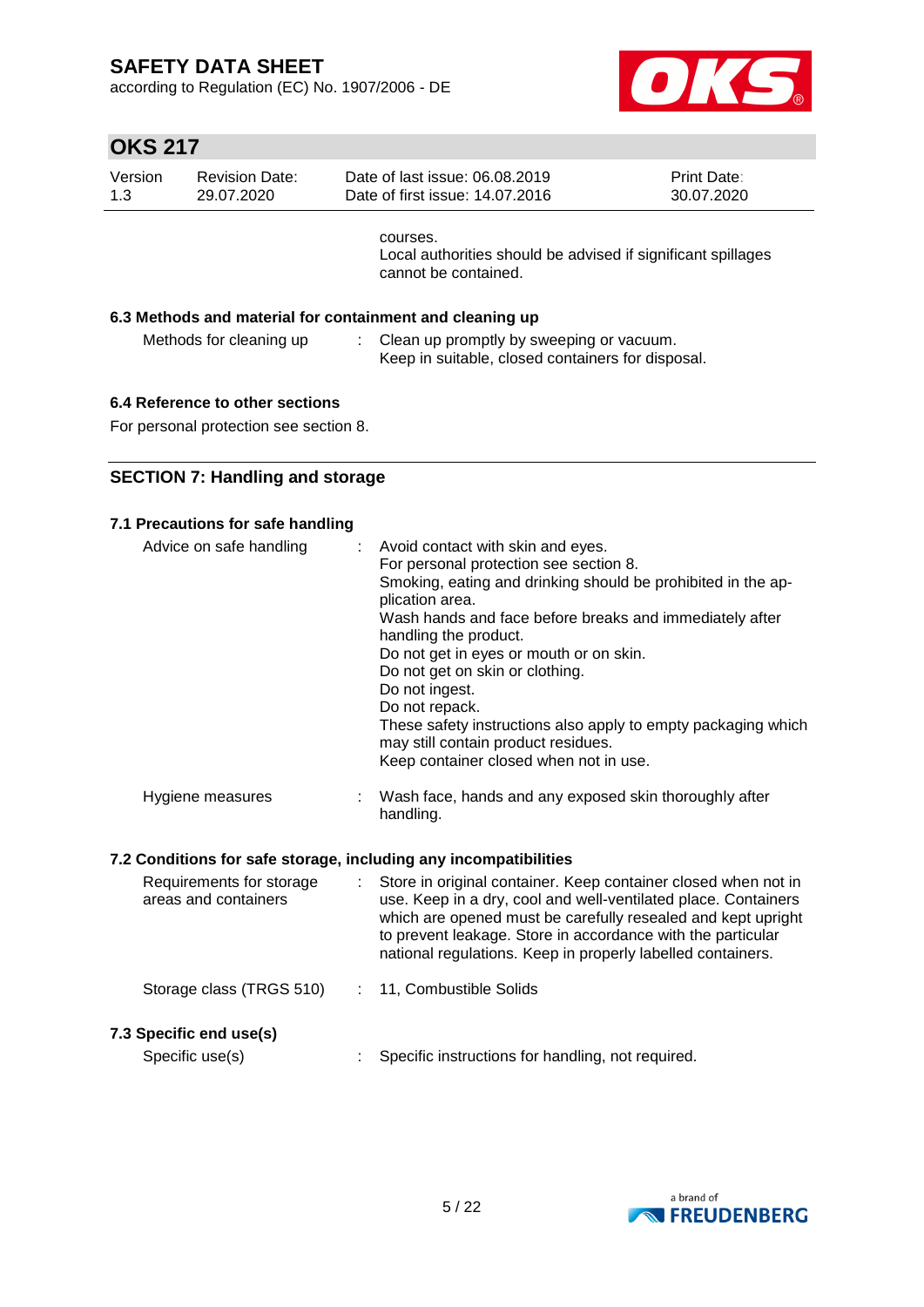according to Regulation (EC) No. 1907/2006 - DE



# **OKS 217**

| Version | <b>Revision Date:</b> | Date of last issue: 06.08.2019  | <b>Print Date:</b> |
|---------|-----------------------|---------------------------------|--------------------|
| 1.3     | 29.07.2020            | Date of first issue: 14.07.2016 | 30.07.2020         |

### **SECTION 8: Exposure controls/personal protection**

#### **8.1 Control parameters**

#### **Occupational Exposure Limits**

| Components                                        | CAS-No.    | Value type (Form<br>of exposure)       | Control parameters                                                                                                                                                                                                                     | <b>Basis</b>                         |
|---------------------------------------------------|------------|----------------------------------------|----------------------------------------------------------------------------------------------------------------------------------------------------------------------------------------------------------------------------------------|--------------------------------------|
| White mineral oil<br>(petroleum)                  | 8042-47-5  | <b>AGW</b> (Alveolate<br>fraction)     | $5$ mg/m $3$                                                                                                                                                                                                                           | DE TRGS<br>900<br>$(2015 - 11 - 06)$ |
| Peak-limit: excur-<br>sion factor (catego-<br>ry) | 4(11)      |                                        |                                                                                                                                                                                                                                        |                                      |
| Further information                               |            | is no risk of harming the unborn child | When there is compliance with the OEL and biological tolerance values, there                                                                                                                                                           |                                      |
| Graphite                                          | 7782-42-5  | <b>AGW</b> (Inhalable<br>fraction)     | $10$ mg/m $3$                                                                                                                                                                                                                          | DE TRGS<br>900<br>$(2014 - 04 - 02)$ |
| Peak-limit: excur-<br>sion factor (catego-<br>ry) | 2; (II)    |                                        |                                                                                                                                                                                                                                        |                                      |
|                                                   |            | <b>AGW</b> (Alveolate<br>fraction)     | 1,25 mg/m3                                                                                                                                                                                                                             | DE TRGS<br>900<br>$(2014 - 04 - 02)$ |
| Peak-limit: excur-<br>sion factor (catego-<br>ry) | 2; (II)    |                                        |                                                                                                                                                                                                                                        |                                      |
| calcium dihydrox-<br>ide                          | 1305-62-0  | AGW (Inhalable<br>fraction)            | 1 $mg/m3$                                                                                                                                                                                                                              | DE TRGS<br>900<br>$(2014 - 12 - 08)$ |
| Peak-limit: excur-<br>sion factor (catego-<br>ry) | 2; (1)     |                                        |                                                                                                                                                                                                                                        |                                      |
| Further information                               |            | is no risk of harming the unborn child | When there is compliance with the OEL and biological tolerance values, there                                                                                                                                                           |                                      |
|                                                   |            | <b>TWA (Respirable</b><br>fraction)    | 1 $mg/m3$                                                                                                                                                                                                                              | 2017/164/EU<br>$(2017 - 02 - 01)$    |
| Further information                               | Indicative |                                        |                                                                                                                                                                                                                                        |                                      |
|                                                   |            | STEL (Respira-<br>ble fraction)        | $4$ mg/m $3$                                                                                                                                                                                                                           | 2017/164/EU<br>$(2017 - 02 - 01)$    |
| Further information                               | Indicative |                                        |                                                                                                                                                                                                                                        |                                      |
| zirconium dioxide                                 | 1314-23-4  | AGW (Inhalable<br>fraction)            | 1 $mg/m3$                                                                                                                                                                                                                              | DE TRGS<br>900<br>(2009-02-16)       |
| Peak-limit: excur-<br>sion factor (catego-<br>ry) | 1; (1)     |                                        |                                                                                                                                                                                                                                        |                                      |
| Further information                               |            | skin and respiratory system            | Senate commission for the review of compounds at the work place dangerous<br>for the health (MAK-commission)., The threshold value is based on the ele-<br>ment content of the corresponding metal., Substance sensitizing through the |                                      |

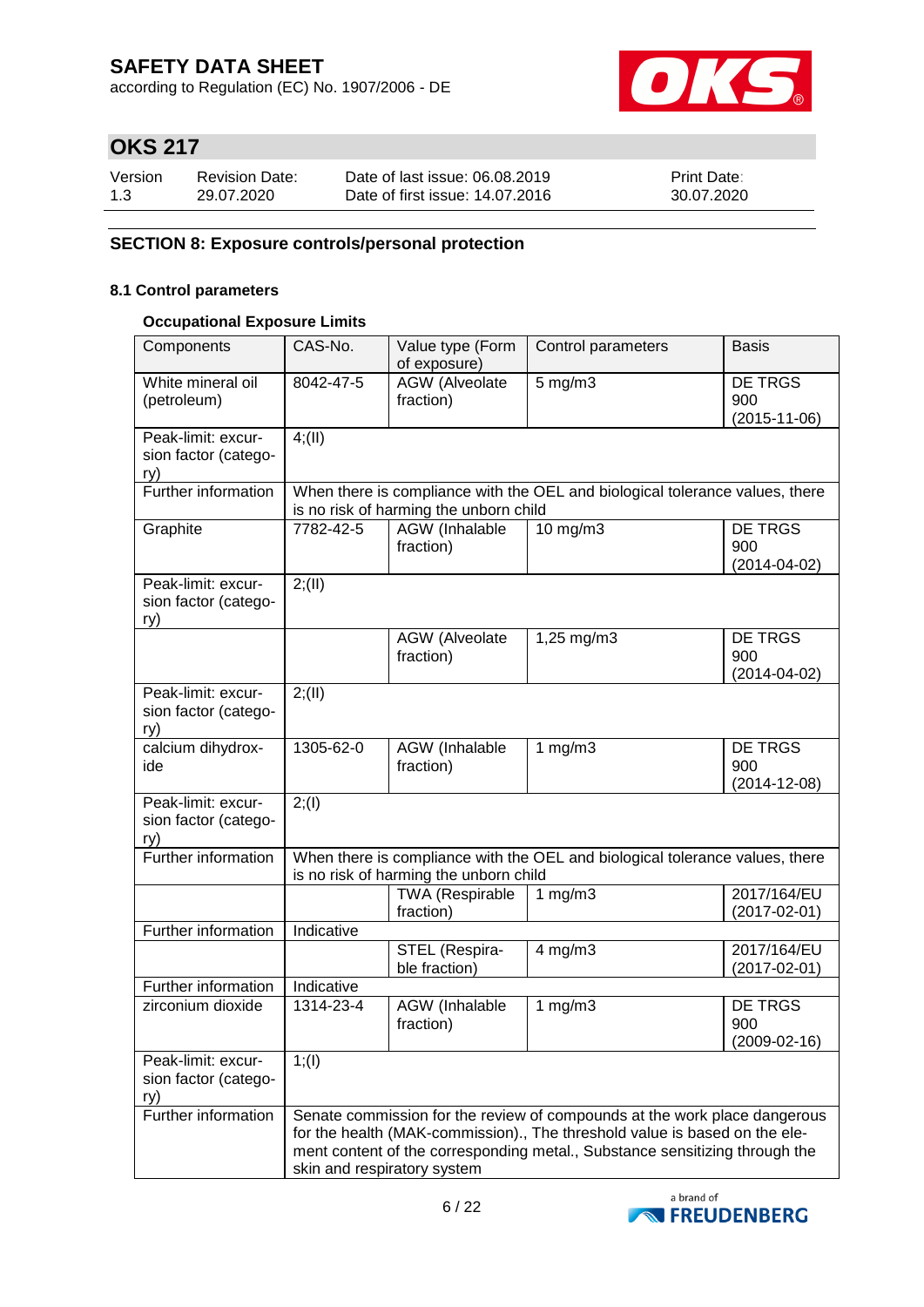according to Regulation (EC) No. 1907/2006 - DE



# **OKS 217**

| Version | Revision Date: | Date of last issue: 06.08.2019  | <b>Print Date:</b> |
|---------|----------------|---------------------------------|--------------------|
| 1.3     | 29.07.2020     | Date of first issue: 14.07.2016 | 30.07.2020         |

|                                                   |                                                                                                                        | AGW (Inhalable<br>fraction)     | 1 mg/m $3$<br>(Zirconium)                                                                                                                                                                                                              | DE TRGS<br>900<br>$(2013 - 09 - 19)$ |
|---------------------------------------------------|------------------------------------------------------------------------------------------------------------------------|---------------------------------|----------------------------------------------------------------------------------------------------------------------------------------------------------------------------------------------------------------------------------------|--------------------------------------|
| Peak-limit: excur-<br>sion factor (catego-<br>ry) | 1; (1)                                                                                                                 |                                 |                                                                                                                                                                                                                                        |                                      |
| Further information                               |                                                                                                                        | skin and respiratory system     | Senate commission for the review of compounds at the work place dangerous<br>for the health (MAK-commission)., The threshold value is based on the ele-<br>ment content of the corresponding metal., Substance sensitizing through the |                                      |
| silicon dioxide                                   | 7631-86-9                                                                                                              | AGW (Inhalable<br>fraction)     | $4$ mg/m $3$<br>(Silica)                                                                                                                                                                                                               | DE TRGS<br>900<br>$(2013 - 09 - 19)$ |
| Further information                               | When there is compliance with the OEL and biological tolerance values, there<br>is no risk of harming the unborn child |                                 |                                                                                                                                                                                                                                        |                                      |
|                                                   |                                                                                                                        | <b>TWA (Respirable</b><br>dust) | $0,1 \, \text{mg/m}$ 3                                                                                                                                                                                                                 | 2004/37/EC<br>$(2017 - 12 - 27)$     |
| Further information                               | Carcinogens or mutagens                                                                                                |                                 |                                                                                                                                                                                                                                        |                                      |

#### **Derived No Effect Level (DNEL) according to Regulation (EC) No. 1907/2006:**

| Substance name      | End Use        | Exposure routes | Potential health ef- | Value        |
|---------------------|----------------|-----------------|----------------------|--------------|
|                     |                |                 | fects                |              |
| calcium dihydroxide | <b>Workers</b> | Inhalation      | Long-term local ef-  | 1 mg/m $3$   |
|                     |                |                 | fects                |              |
|                     | <b>Workers</b> | Inhalation      | Acute local effects  | $4$ mg/m $3$ |
| silicon dioxide     | <b>Workers</b> | Inhalation      |                      | $4$ mg/m $3$ |

### **Predicted No Effect Concentration (PNEC) according to Regulation (EC) No. 1907/2006:**

| Substance name      | <b>Environmental Compartment</b>          | Value               |
|---------------------|-------------------------------------------|---------------------|
| calcium dihydroxide | Fresh water                               | $0,49$ mg/l         |
|                     | Marine water                              | $0,32 \text{ mg/l}$ |
|                     | Intermittent use/release                  | $0,49$ mg/l         |
|                     | Microbiological Activity in Sewage Treat- | $3$ mg/l            |
|                     | ment Systems                              |                     |
|                     | Soil                                      | $1080$ mg/kg        |

### **8.2 Exposure controls**

### **Engineering measures**

none

### **Personal protective equipment**

| Eye protection                                                        | Tightly fitting safety goggles                                                                                                                                                   |
|-----------------------------------------------------------------------|----------------------------------------------------------------------------------------------------------------------------------------------------------------------------------|
| Hand protection<br>Material<br>Break through time<br>Protective index | Nitrile rubber<br>$>10$ min<br>Class 1                                                                                                                                           |
| Remarks                                                               | Wear protective gloves. The break through time depends<br>amongst other things on the material, the thickness and the<br>type of glove and therefore has to be measured for each |

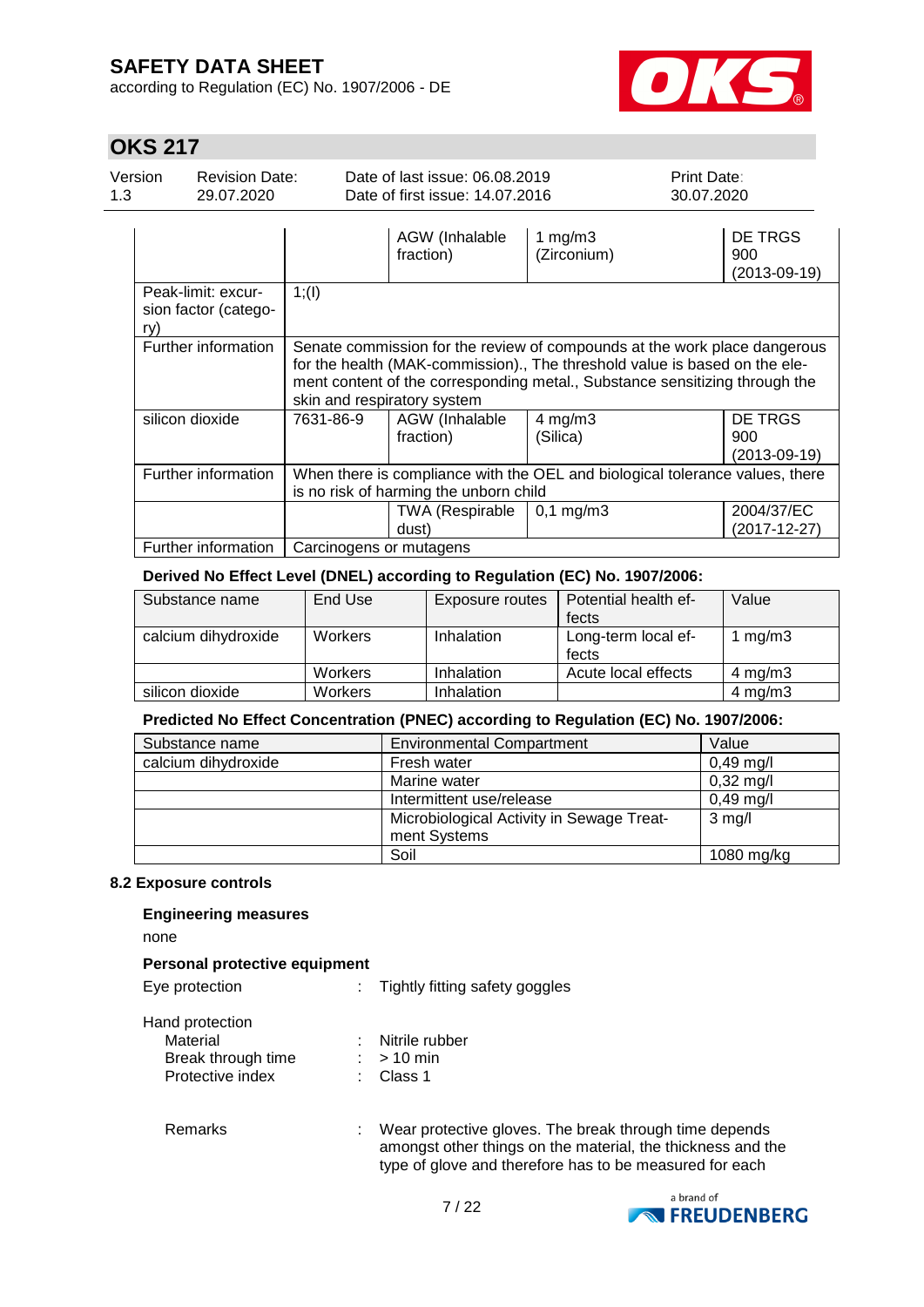according to Regulation (EC) No. 1907/2006 - DE



# **OKS 217**

| Version<br>1.3 | <b>Revision Date:</b><br>29.07.2020 | Date of last issue: 06.08.2019<br>Date of first issue: 14.07.2016                                                                                                                                                                                                                                             | <b>Print Date:</b><br>30.07.2020 |
|----------------|-------------------------------------|---------------------------------------------------------------------------------------------------------------------------------------------------------------------------------------------------------------------------------------------------------------------------------------------------------------|----------------------------------|
|                |                                     | case.<br>The selected protective gloves have to satisfy the specifica-<br>tions of Regulation (EU) 2016/425 and the standard EN 374<br>derived from it.                                                                                                                                                       |                                  |
|                | Respiratory protection              | Not required; except in case of aerosol formation.                                                                                                                                                                                                                                                            |                                  |
| Filter type    |                                     | Filter type A-P                                                                                                                                                                                                                                                                                               |                                  |
|                | Protective measures                 | The type of protective equipment must be selected according<br>to the concentration and amount of the dangerous substance<br>at the specific workplace.<br>Choose body protection in relation to its type, to the concen-<br>tration and amount of dangerous substances, and to the spe-<br>cific work-place. |                                  |

### **SECTION 9: Physical and chemical properties**

#### **9.1 Information on basic physical and chemical properties**

| Appearance                                            |    | paste                     |
|-------------------------------------------------------|----|---------------------------|
| Colour                                                | ۰  | black                     |
| Odour                                                 | ÷  | characteristic            |
| Odour Threshold                                       | t  | No data available         |
|                                                       |    |                           |
| рH                                                    | ÷  | Not applicable            |
| Melting point/range                                   | ÷  | No data available         |
| Boiling point/boiling range                           | ÷  | No data available         |
| Flash point                                           |    | Not applicable            |
| <b>Evaporation rate</b>                               |    | No data available         |
| Flammability (solid, gas)                             | t  | <b>Combustible Solids</b> |
| Upper explosion limit / Upper<br>flammability limit   | t. | No data available         |
| Lower explosion limit / Lower :<br>flammability limit |    | No data available         |
| Vapour pressure                                       |    | < 0,001 hPa (20 °C)       |
| Relative vapour density                               |    | No data available         |

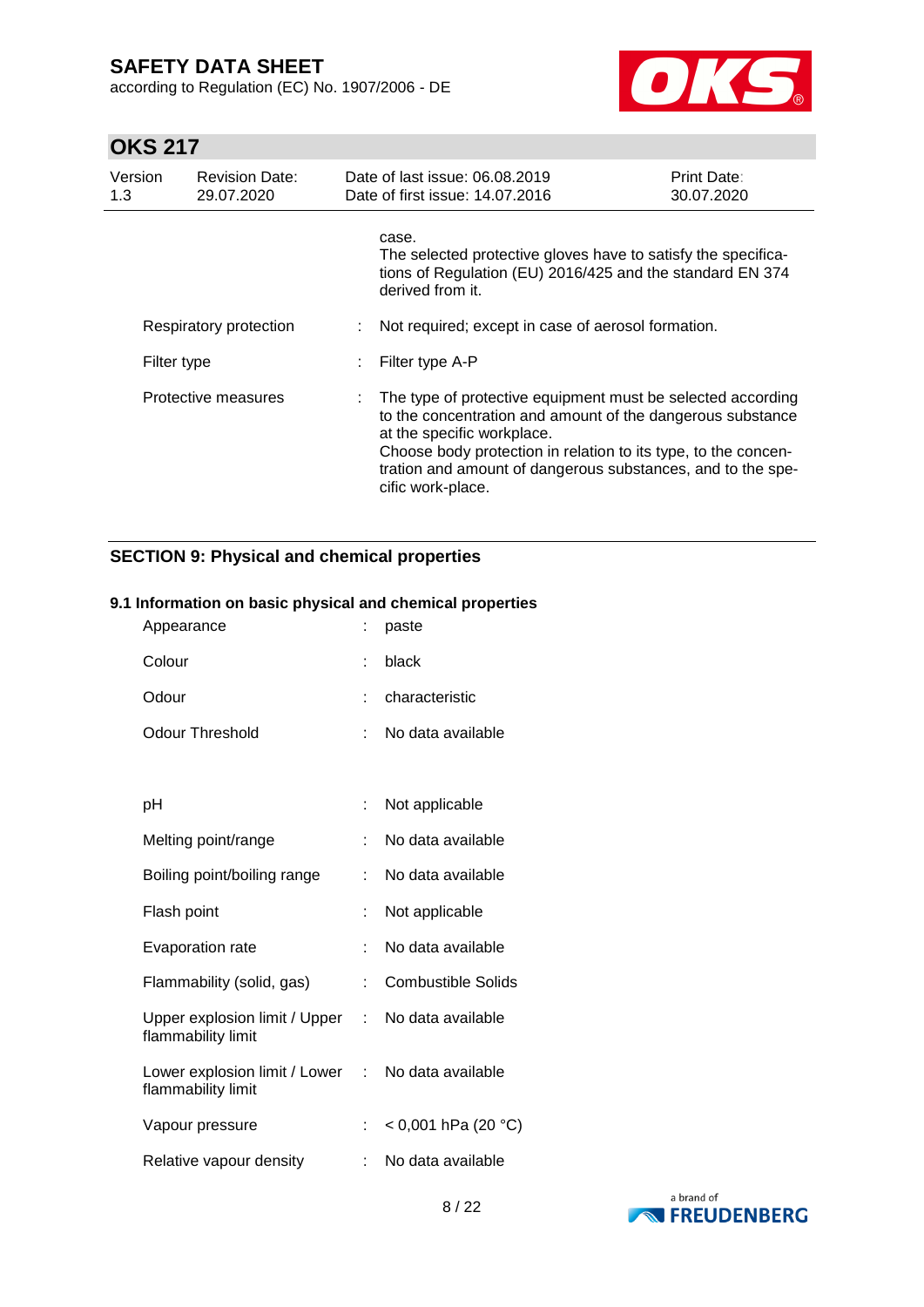according to Regulation (EC) No. 1907/2006 - DE



## **OKS 217**

| Version<br>1.3 |                     | <b>Revision Date:</b><br>29.07.2020 |   | Date of last issue: 06.08.2019<br>Date of first issue: 14.07.2016 | Print Date:<br>30.07.2020 |
|----------------|---------------------|-------------------------------------|---|-------------------------------------------------------------------|---------------------------|
|                | Density             |                                     |   | 1,27 g/cm3<br>(20 °C)                                             |                           |
|                | <b>Bulk density</b> |                                     |   | No data available                                                 |                           |
|                | Solubility(ies)     | Water solubility                    |   | insoluble                                                         |                           |
|                |                     | Solubility in other solvents        | ÷ | No data available                                                 |                           |
|                | octanol/water       | Partition coefficient: n-           |   | No data available                                                 |                           |
|                |                     | Auto-ignition temperature           | ÷ | No data available                                                 |                           |
|                |                     | Decomposition temperature           | ÷ | No data available                                                 |                           |
|                | Viscosity           | Viscosity, dynamic                  |   | No data available                                                 |                           |
|                |                     | Viscosity, kinematic                |   | Not applicable                                                    |                           |
|                |                     | <b>Explosive properties</b>         |   | Not explosive                                                     |                           |
|                |                     | Oxidizing properties                |   | No data available                                                 |                           |
|                |                     | 9.2 Other information               |   |                                                                   |                           |
|                |                     | Sublimation point                   |   | No data available                                                 |                           |
|                |                     | Metal corrosion rate                |   | Not corrosive to metals                                           |                           |
|                | Self-ignition       |                                     |   | not auto-flammable                                                |                           |

### **SECTION 10: Stability and reactivity**

#### **10.1 Reactivity**

No hazards to be specially mentioned.

#### **10.2 Chemical stability**

Stable under normal conditions.

#### **10.3 Possibility of hazardous reactions**

| <b>10.4 Conditions to avoid</b> |  |
|---------------------------------|--|
|                                 |  |

Hazardous reactions : No dangerous reaction known under conditions of normal use.

Conditions to avoid : No conditions to be specially mentioned.

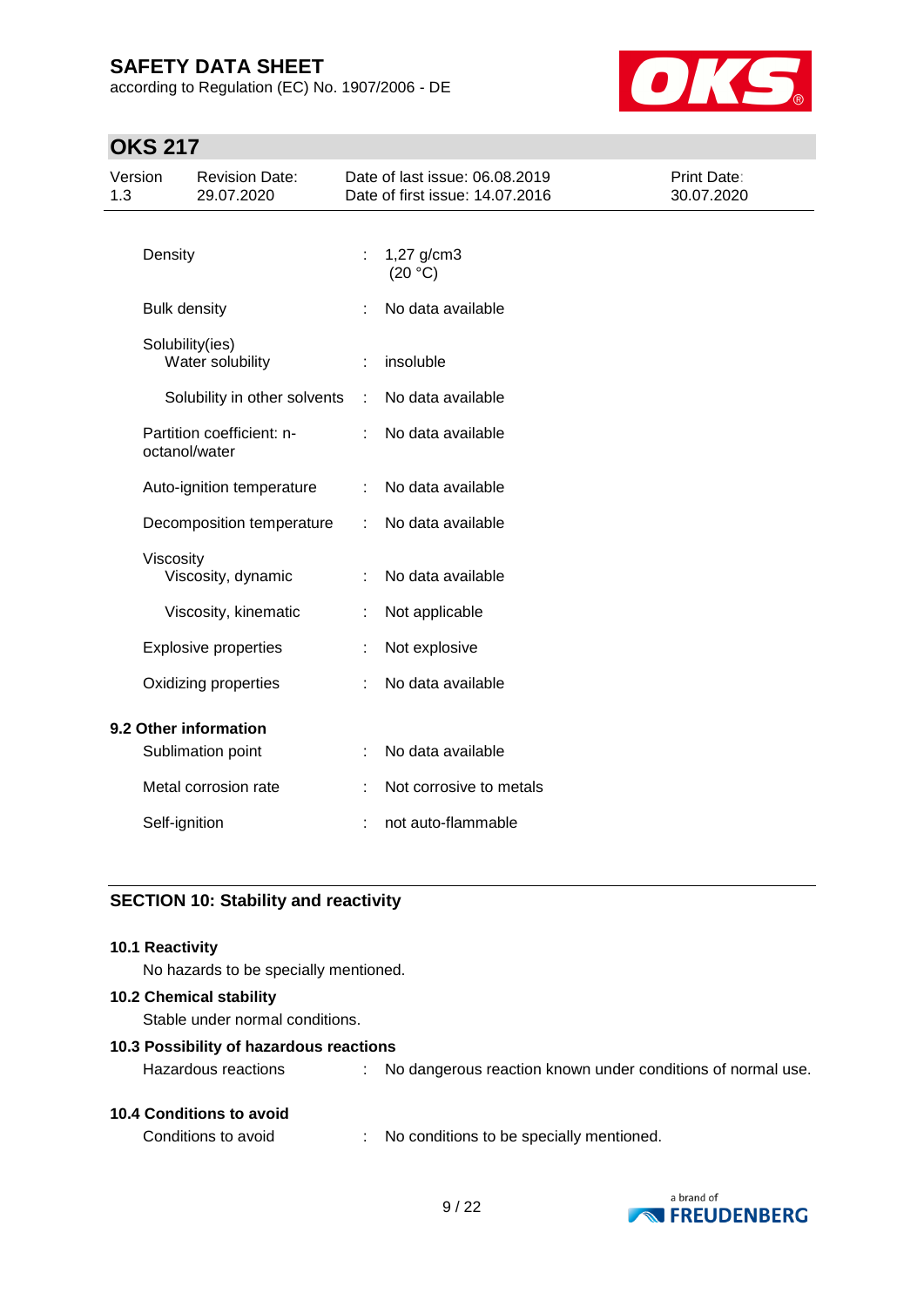according to Regulation (EC) No. 1907/2006 - DE



## **OKS 217**

| Version | Revision Date: | Date of last issue: 06.08.2019  | <b>Print Date:</b> |
|---------|----------------|---------------------------------|--------------------|
| 1.3     | 29.07.2020     | Date of first issue: 14.07.2016 | 30.07.2020         |

#### **10.5 Incompatible materials**

Materials to avoid : No materials to be especially mentioned.

#### **10.6 Hazardous decomposition products**

No decomposition if stored and applied as directed.

### **SECTION 11: Toxicological information**

#### **11.1 Information on toxicological effects**

**Acute toxicity**

**Product:**

| Acute oral toxicity            | Remarks: This information is not available.                                                                                                                |
|--------------------------------|------------------------------------------------------------------------------------------------------------------------------------------------------------|
| Acute dermal toxicity          | Symptoms: Redness, Local irritation                                                                                                                        |
| <b>Components:</b>             |                                                                                                                                                            |
| White mineral oil (petroleum): |                                                                                                                                                            |
| Acute oral toxicity<br>÷.      | LD50 Oral (Rat): $>$ 5.000 mg/kg<br>Method: OECD Test Guideline 401                                                                                        |
| Acute inhalation toxicity      | $LC50$ (Rat): $> 5$ mg/l<br>Exposure time: 4 h                                                                                                             |
|                                | Test atmosphere: dust/mist<br>Method: OECD Test Guideline 403                                                                                              |
| Acute dermal toxicity          | : LD50 Dermal (Rabbit): $>$ 3.000 mg/kg<br>Method: OECD Test Guideline 402                                                                                 |
| calcium dihydroxide:           |                                                                                                                                                            |
| Acute oral toxicity            | : LD50 (Rat, female): $> 2.000$ mg/kg<br>Method: OECD Test Guideline 425<br>GLP: yes                                                                       |
|                                | Assessment: The substance or mixture has no acute oral tox-<br>icity                                                                                       |
| Acute inhalation toxicity      | : LC50 (Rat, male and female): $> 6,04$ mg/l<br>Exposure time: 4 h                                                                                         |
|                                | Test atmosphere: dust/mist<br>Method: OECD Test Guideline 436<br>GLP: yes                                                                                  |
| Acute dermal toxicity          | LD50 (Rabbit, male and female): $> 2.500$ mg/kg<br>Method: OECD Test Guideline 402<br>Assessment: The substance or mixture has no acute dermal<br>toxicity |

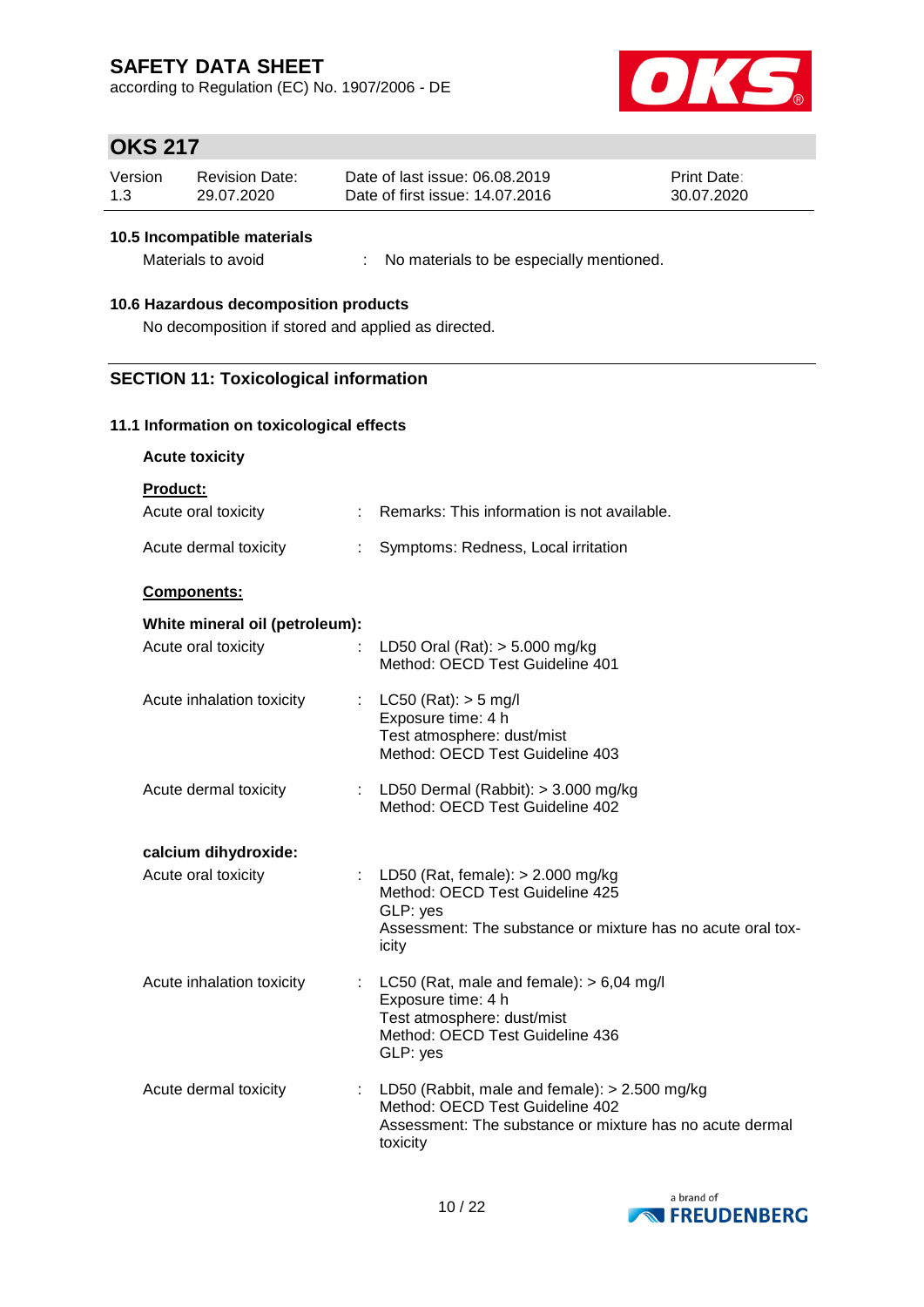according to Regulation (EC) No. 1907/2006 - DE



| Version<br>1.3 |                                                                | <b>Revision Date:</b><br>29.07.2020 |    | Date of last issue: 06.08.2019<br>Date of first issue: 14.07.2016                                                                        | <b>Print Date:</b><br>30.07.2020 |
|----------------|----------------------------------------------------------------|-------------------------------------|----|------------------------------------------------------------------------------------------------------------------------------------------|----------------------------------|
|                | <b>Graphite:</b>                                               |                                     |    |                                                                                                                                          |                                  |
|                | Acute oral toxicity                                            |                                     |    | : LD50 (Rat): $> 2.000$ mg/kg<br>Method: OECD Test Guideline 423<br>Assessment: The substance or mixture has no acute oral tox-<br>icity |                                  |
|                |                                                                | silicon dioxide:                    |    |                                                                                                                                          |                                  |
|                |                                                                | Acute oral toxicity                 |    | : LD50 (Rat): $>$ 5.000 mg/kg<br>Method: OECD Test Guideline 401                                                                         |                                  |
|                |                                                                | Acute dermal toxicity               | t. | LD50 (Rabbit): $>$ 5.000 mg/kg                                                                                                           |                                  |
|                |                                                                | <b>Skin corrosion/irritation</b>    |    |                                                                                                                                          |                                  |
|                | Product:<br>Remarks                                            |                                     |    | Irritating to skin.                                                                                                                      |                                  |
|                |                                                                | Components:                         |    |                                                                                                                                          |                                  |
|                |                                                                | White mineral oil (petroleum):      |    |                                                                                                                                          |                                  |
|                | Species<br>Method<br>Result                                    |                                     |    | Rabbit<br><b>OECD Test Guideline 404</b><br>No skin irritation                                                                           |                                  |
|                |                                                                | calcium dihydroxide:                |    |                                                                                                                                          |                                  |
|                | <b>Species</b><br>Assessment<br>Method<br>Result<br><b>GLP</b> |                                     |    | human skin<br>Irritating to skin.<br><b>OECD Test Guideline 431</b><br>Irritating to skin.<br>yes                                        |                                  |
|                | Species<br>Assessment<br>Method<br>Result<br><b>GLP</b>        |                                     |    | Rabbit<br>Irritating to skin.<br><b>OECD Test Guideline 404</b><br>Irritating to skin.<br>yes                                            |                                  |
|                | <b>Graphite:</b>                                               |                                     |    |                                                                                                                                          |                                  |
|                | Species<br>Assessment<br>Method<br>Result<br><b>GLP</b>        |                                     |    | Rabbit<br>No skin irritation<br><b>OECD Test Guideline 404</b><br>No skin irritation<br>yes                                              |                                  |
|                |                                                                | silicon dioxide:                    |    |                                                                                                                                          |                                  |
|                | Species<br>Assessment<br>Method                                |                                     |    | Rabbit<br>No skin irritation<br><b>OECD Test Guideline 404</b>                                                                           |                                  |

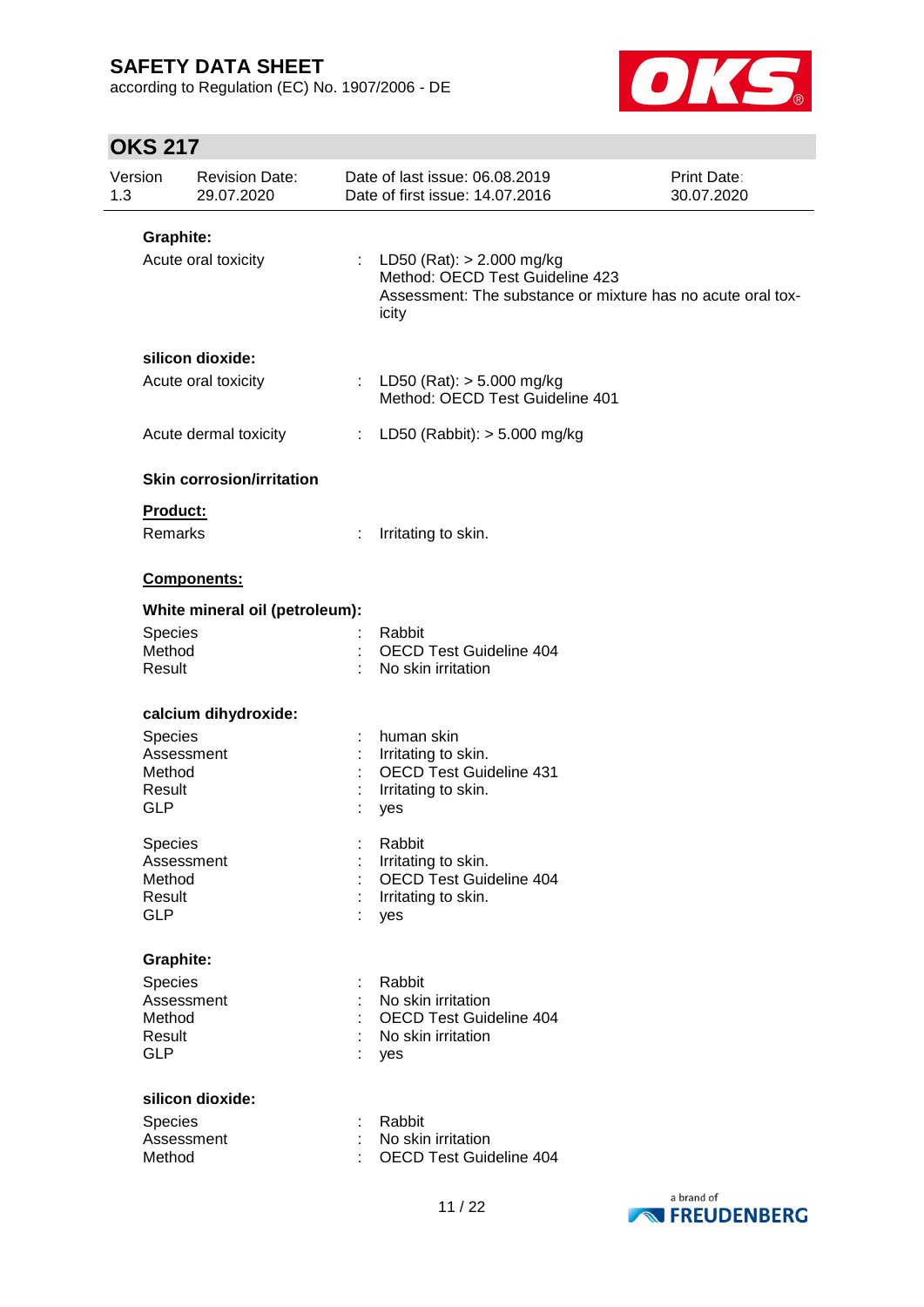according to Regulation (EC) No. 1907/2006 - DE



| Version<br>1.3       | <b>Revision Date:</b><br>29.07.2020 |    | Date of last issue: 06.08.2019<br>Date of first issue: 14.07.2016    | Print Date:<br>30.07.2020 |
|----------------------|-------------------------------------|----|----------------------------------------------------------------------|---------------------------|
| Result<br><b>GLP</b> |                                     | ÷  | No skin irritation<br>yes                                            |                           |
|                      | Serious eye damage/eye irritation   |    |                                                                      |                           |
| Product:             |                                     |    |                                                                      |                           |
| Remarks              |                                     | ÷. | Risk of serious damage to eyes.                                      |                           |
|                      | Components:                         |    |                                                                      |                           |
|                      | White mineral oil (petroleum):      |    |                                                                      |                           |
| <b>Species</b>       |                                     |    | Rabbit                                                               |                           |
| Method<br>Result     |                                     |    | <b>OECD Test Guideline 405</b><br>No eye irritation                  |                           |
|                      | calcium dihydroxide:                |    |                                                                      |                           |
| Species              |                                     |    | Rabbit                                                               |                           |
|                      | Assessment                          |    | Risk of serious damage to eyes.                                      |                           |
| Method<br>Result     |                                     |    | <b>OECD Test Guideline 405</b><br>Risk of serious damage to eyes.    |                           |
| <b>GLP</b>           |                                     |    | yes                                                                  |                           |
| <b>Graphite:</b>     |                                     |    |                                                                      |                           |
| Species              |                                     |    | Rabbit                                                               |                           |
|                      | Assessment                          |    | No eye irritation                                                    |                           |
| Method<br>Result     |                                     |    | <b>OECD Test Guideline 405</b><br>No eye irritation                  |                           |
| <b>GLP</b>           |                                     |    | yes                                                                  |                           |
|                      | silicon dioxide:                    |    |                                                                      |                           |
| <b>Species</b>       |                                     |    | Rabbit                                                               |                           |
|                      | Assessment                          |    | No eye irritation                                                    |                           |
| Method<br>Result     |                                     |    | <b>OECD Test Guideline 405</b><br>No eye irritation                  |                           |
| <b>GLP</b>           |                                     |    | yes                                                                  |                           |
|                      | Respiratory or skin sensitisation   |    |                                                                      |                           |
| Product:             |                                     |    |                                                                      |                           |
| Remarks              |                                     | ÷. | This information is not available.                                   |                           |
|                      | Components:                         |    |                                                                      |                           |
|                      | White mineral oil (petroleum):      |    |                                                                      |                           |
| Species              |                                     |    | Guinea pig                                                           |                           |
| Method<br>Result     |                                     |    | <b>OECD Test Guideline 406</b><br>Does not cause skin sensitisation. |                           |
|                      |                                     |    |                                                                      |                           |
|                      |                                     |    |                                                                      |                           |

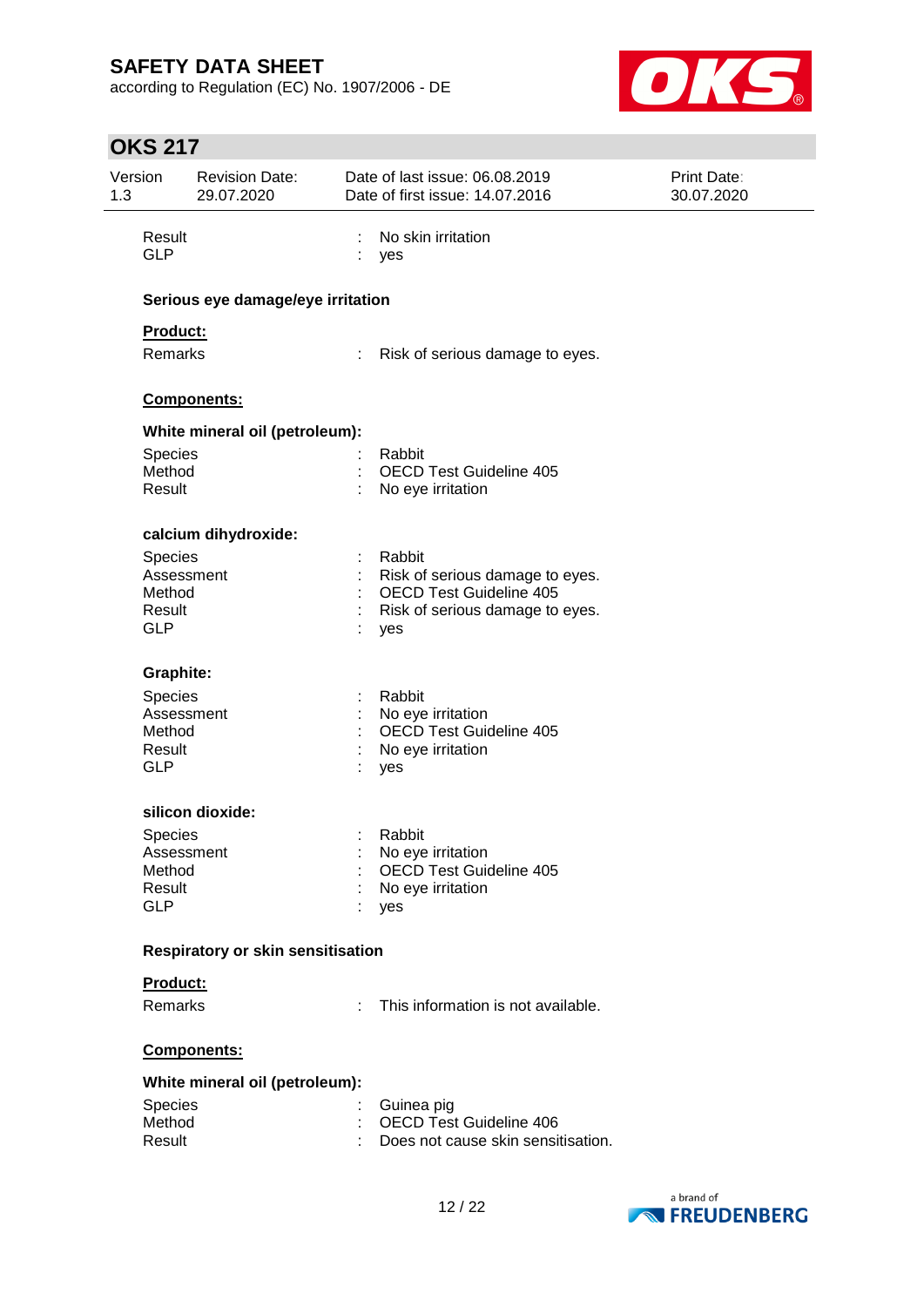according to Regulation (EC) No. 1907/2006 - DE



| Version<br>1.3 |                                                                             | <b>Revision Date:</b><br>29.07.2020 |   | Date of last issue: 06.08.2019<br>Date of first issue: 14.07.2016                                                                                           | <b>Print Date:</b><br>30.07.2020 |
|----------------|-----------------------------------------------------------------------------|-------------------------------------|---|-------------------------------------------------------------------------------------------------------------------------------------------------------------|----------------------------------|
|                |                                                                             | calcium dihydroxide:                |   |                                                                                                                                                             |                                  |
|                | <b>Test Type</b><br>Species<br>Assessment<br>Method<br>Result<br><b>GLP</b> |                                     |   | Local lymph node assay (LLNA)<br>Mouse<br>Does not cause skin sensitisation.<br><b>OECD Test Guideline 429</b><br>Does not cause skin sensitisation.<br>yes |                                  |
|                | <b>Graphite:</b>                                                            |                                     |   |                                                                                                                                                             |                                  |
|                | <b>Species</b><br>Assessment<br>Method<br>Result<br><b>GLP</b>              |                                     |   | Mouse<br>Does not cause skin sensitisation.<br><b>OECD Test Guideline 429</b><br>Does not cause skin sensitisation.<br>yes                                  |                                  |
|                |                                                                             | silicon dioxide:                    |   |                                                                                                                                                             |                                  |
|                | Assessment<br>Result                                                        |                                     |   | Does not cause skin sensitisation.<br>Does not cause skin sensitisation.                                                                                    |                                  |
|                |                                                                             | <b>Germ cell mutagenicity</b>       |   |                                                                                                                                                             |                                  |
|                | Product:                                                                    |                                     |   |                                                                                                                                                             |                                  |
|                |                                                                             | Genotoxicity in vitro               |   | : Remarks: No data available                                                                                                                                |                                  |
|                |                                                                             | Genotoxicity in vivo                |   | Remarks: No data available                                                                                                                                  |                                  |
|                |                                                                             | Components:                         |   |                                                                                                                                                             |                                  |
|                |                                                                             | calcium dihydroxide:                |   |                                                                                                                                                             |                                  |
|                |                                                                             | Genotoxicity in vitro               | ÷ | Test Type: Ames test<br>Method: OECD Test Guideline 471<br>Result: negative<br>GLP: yes                                                                     |                                  |
|                |                                                                             |                                     |   | Test Type: Chromosome aberration test in vitro<br>Method: OECD Test Guideline 473<br>Result: negative<br>GLP: yes                                           |                                  |
|                |                                                                             |                                     |   | Test Type: In vitro mammalian cell gene mutation test<br>Method: OECD Test Guideline 476<br>Result: negative<br>GLP: yes                                    |                                  |
|                |                                                                             | silicon dioxide:                    |   |                                                                                                                                                             |                                  |
|                | sessment                                                                    | Germ cell mutagenicity-As-          |   | Tests on bacterial or mammalian cell cultures did not show<br>mutagenic effects.                                                                            |                                  |

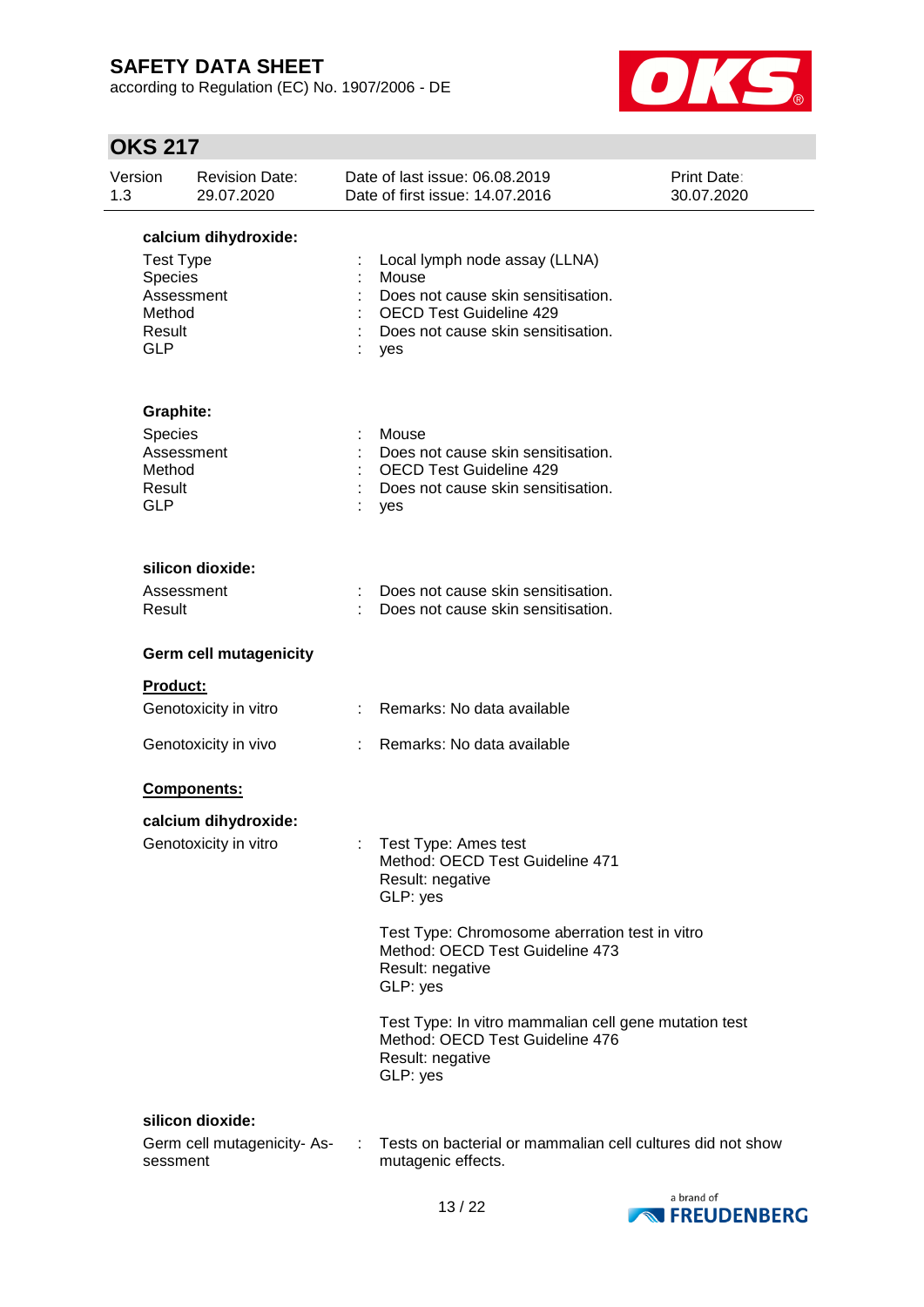according to Regulation (EC) No. 1907/2006 - DE



| Version<br>1.3  | <b>Revision Date:</b><br>29.07.2020     |   | Date of last issue: 06.08.2019<br>Date of first issue: 14.07.2016                                 | <b>Print Date:</b><br>30.07.2020 |
|-----------------|-----------------------------------------|---|---------------------------------------------------------------------------------------------------|----------------------------------|
|                 |                                         |   |                                                                                                   |                                  |
|                 | Carcinogenicity                         |   |                                                                                                   |                                  |
| <b>Product:</b> |                                         |   |                                                                                                   |                                  |
| Remarks         |                                         |   | No data available                                                                                 |                                  |
|                 | <b>Components:</b>                      |   |                                                                                                   |                                  |
|                 | calcium dihydroxide:                    |   |                                                                                                   |                                  |
| ment            | Carcinogenicity - Assess-               |   | : No evidence of carcinogenicity in animal studies.                                               |                                  |
|                 | silicon dioxide:                        |   |                                                                                                   |                                  |
| ment            | Carcinogenicity - Assess-               |   | : No evidence of carcinogenicity in animal studies.                                               |                                  |
|                 | <b>Reproductive toxicity</b>            |   |                                                                                                   |                                  |
| <b>Product:</b> |                                         |   |                                                                                                   |                                  |
|                 | Effects on fertility                    |   | : Remarks: No data available                                                                      |                                  |
| ment            | Effects on foetal develop-              |   | : Remarks: No data available                                                                      |                                  |
|                 | <b>Components:</b>                      |   |                                                                                                   |                                  |
|                 | calcium dihydroxide:                    |   |                                                                                                   |                                  |
|                 | Reproductive toxicity - As-<br>sessment |   | : No toxicity to reproduction<br>No effects on or via lactation                                   |                                  |
|                 | silicon dioxide:                        |   |                                                                                                   |                                  |
|                 | Reproductive toxicity - As-<br>sessment |   | No toxicity to reproduction<br>No effects on or via lactation                                     |                                  |
|                 | <b>STOT - single exposure</b>           |   |                                                                                                   |                                  |
|                 | Components:                             |   |                                                                                                   |                                  |
|                 | calcium dihydroxide:                    |   |                                                                                                   |                                  |
|                 | Assessment                              |   | May cause respiratory irritation.                                                                 |                                  |
|                 | <b>Graphite:</b>                        |   |                                                                                                   |                                  |
|                 | Assessment                              |   | The substance or mixture is not classified as specific target<br>organ toxicant, single exposure. |                                  |
|                 | silicon dioxide:                        |   |                                                                                                   |                                  |
|                 | Assessment                              | ÷ | The substance or mixture is not classified as specific target                                     |                                  |

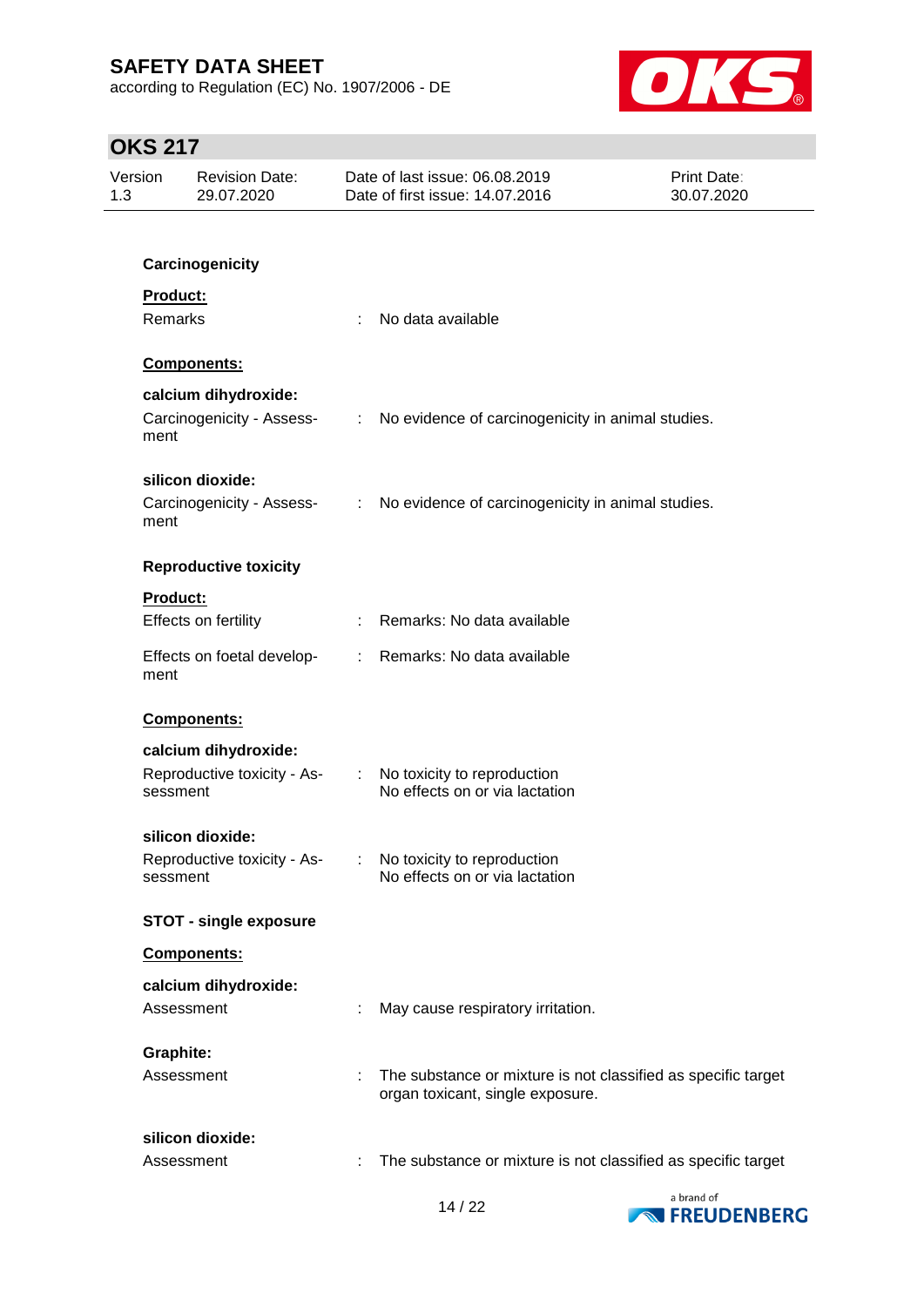according to Regulation (EC) No. 1907/2006 - DE



| UNJ 417          |                                               |                                                                                                       |                                  |
|------------------|-----------------------------------------------|-------------------------------------------------------------------------------------------------------|----------------------------------|
| Version<br>1.3   | <b>Revision Date:</b><br>29.07.2020           | Date of last issue: 06.08.2019<br>Date of first issue: 14.07.2016                                     | <b>Print Date:</b><br>30.07.2020 |
|                  |                                               | organ toxicant, single exposure.                                                                      |                                  |
|                  | <b>STOT - repeated exposure</b>               |                                                                                                       |                                  |
|                  | Components:                                   |                                                                                                       |                                  |
| Graphite:        |                                               |                                                                                                       |                                  |
|                  | Assessment                                    | : The substance or mixture is not classified as specific target<br>organ toxicant, repeated exposure. |                                  |
|                  | silicon dioxide:                              |                                                                                                       |                                  |
|                  | Assessment                                    | The substance or mixture is not classified as specific target<br>organ toxicant, repeated exposure.   |                                  |
|                  | <b>Repeated dose toxicity</b>                 |                                                                                                       |                                  |
| Product:         |                                               |                                                                                                       |                                  |
| <b>Remarks</b>   |                                               | This information is not available.                                                                    |                                  |
|                  | <b>Aspiration toxicity</b>                    |                                                                                                       |                                  |
| <b>Product:</b>  | This information is not available.            |                                                                                                       |                                  |
|                  | Components:                                   |                                                                                                       |                                  |
|                  | White mineral oil (petroleum):                |                                                                                                       |                                  |
|                  | May be fatal if swallowed and enters airways. |                                                                                                       |                                  |
| <b>Graphite:</b> |                                               |                                                                                                       |                                  |
|                  | No aspiration toxicity classification         |                                                                                                       |                                  |
|                  | silicon dioxide:                              |                                                                                                       |                                  |
|                  | No aspiration toxicity classification         |                                                                                                       |                                  |
|                  | <b>Further information</b>                    |                                                                                                       |                                  |
| Product:         |                                               |                                                                                                       |                                  |
| <b>Remarks</b>   |                                               | Ingestion causes irritation of upper respiratory system and<br>gastrointestinal disturbance.          |                                  |

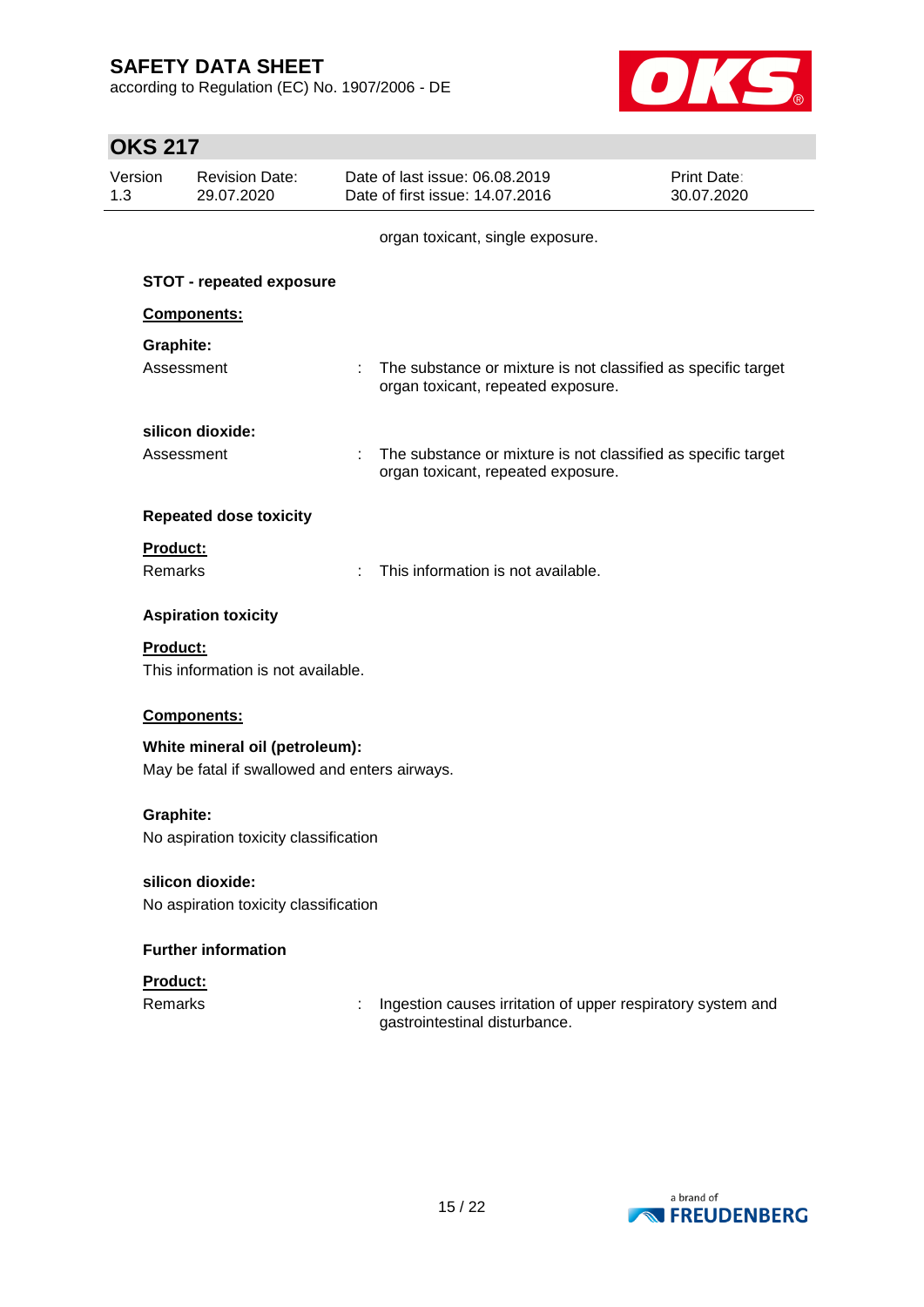according to Regulation (EC) No. 1907/2006 - DE



# **OKS 217**

| Version | <b>Revision Date:</b> | Date of last issue: 06.08.2019  | <b>Print Date:</b> |
|---------|-----------------------|---------------------------------|--------------------|
| 1.3     | 29.07.2020            | Date of first issue: 14.07.2016 | 30.07.2020         |

### **SECTION 12: Ecological information**

#### **12.1 Toxicity**

| <b>Product:</b>                                                                |                                                                                                                                                                      |
|--------------------------------------------------------------------------------|----------------------------------------------------------------------------------------------------------------------------------------------------------------------|
| Toxicity to fish                                                               | : Remarks: No data available                                                                                                                                         |
| Toxicity to daphnia and other :<br>aquatic invertebrates                       | Remarks: No data available                                                                                                                                           |
| Toxicity to algae/aquatic<br>plants                                            | : Remarks: No data available                                                                                                                                         |
| Toxicity to microorganisms                                                     | Remarks: No data available                                                                                                                                           |
| Components:                                                                    |                                                                                                                                                                      |
| White mineral oil (petroleum):                                                 |                                                                                                                                                                      |
| Toxicity to fish                                                               | LC50 (Leuciscus idus (Golden orfe)): > 1.000 mg/l<br>Exposure time: 96 h<br>Method: OECD Test Guideline 203                                                          |
| Toxicity to daphnia and other :<br>aquatic invertebrates                       | EC50 (Daphnia magna (Water flea)): > 100 mg/l<br>Exposure time: 48 h<br>Method: OECD Test Guideline 202                                                              |
| calcium dihydroxide:                                                           |                                                                                                                                                                      |
| Toxicity to fish                                                               | LC50 (Oncorhynchus mykiss (rainbow trout)): 50,6 mg/l<br>Exposure time: 96 h<br>Test Type: static test<br>Method: OECD Test Guideline 203<br>GLP: yes                |
| Toxicity to daphnia and other :<br>aquatic invertebrates                       | EC50 (Daphnia magna (Water flea)): 49,1 mg/l<br>Exposure time: 48 h<br>Test Type: static test<br>Method: OECD Test Guideline 202<br>GLP: yes                         |
| Toxicity to algae/aquatic<br>plants                                            | EC50 (Pseudokirchneriella subcapitata (green algae)): 184,57<br>mg/l<br>Exposure time: 72 h<br>Test Type: static test<br>Method: OECD Test Guideline 201<br>GLP: yes |
| Toxicity to daphnia and other<br>aquatic invertebrates (Chron-<br>ic toxicity) | NOEC: 32 mg/l<br>Exposure time: 14 d<br>Species: Crangon crangon (shrimp)                                                                                            |

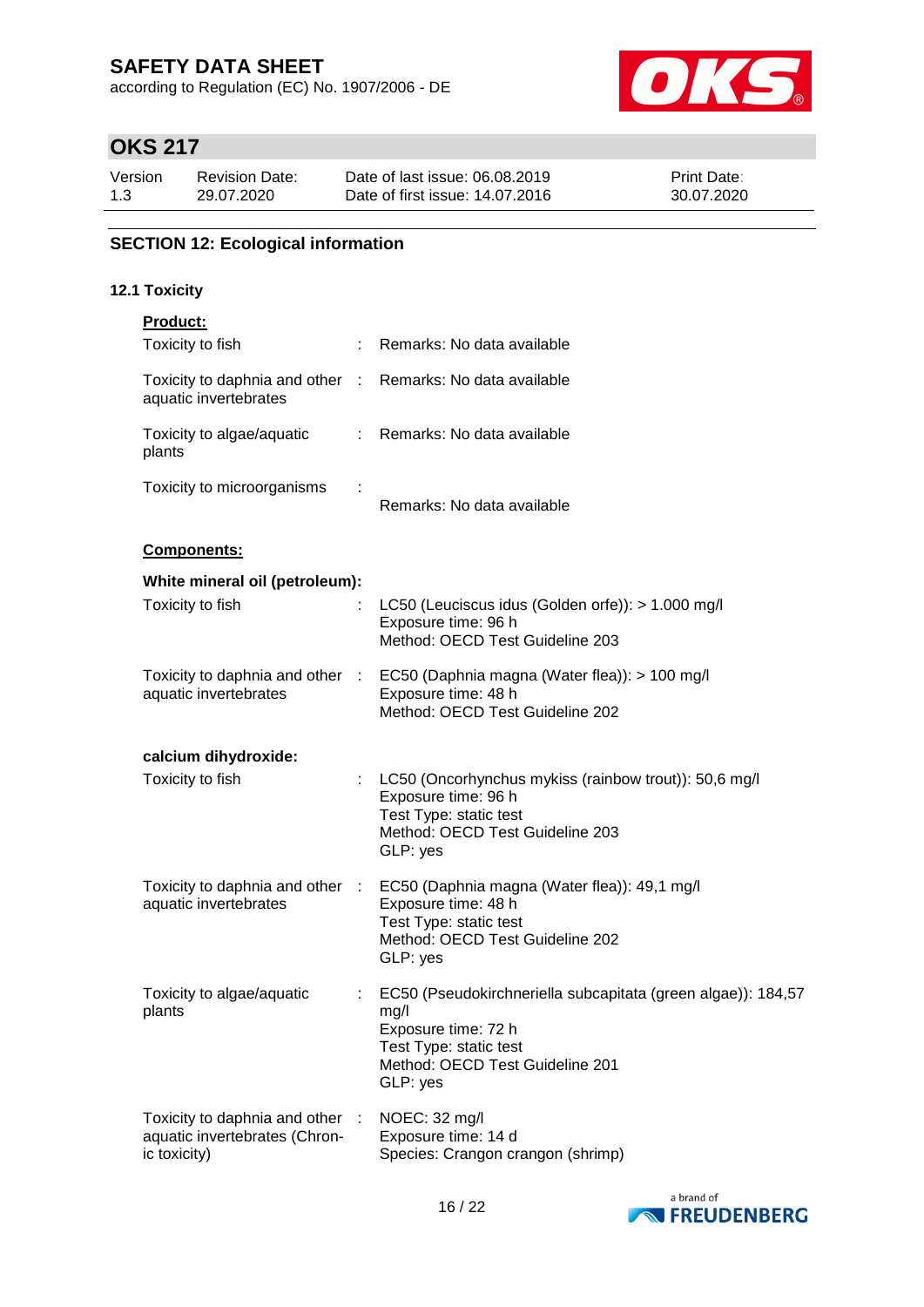according to Regulation (EC) No. 1907/2006 - DE



|     | Version          | <b>Revision Date:</b>                | Date of last issue: 06.08.2019                                                                                                                                                                                          | Print Date: |
|-----|------------------|--------------------------------------|-------------------------------------------------------------------------------------------------------------------------------------------------------------------------------------------------------------------------|-------------|
| 1.3 |                  | 29.07.2020                           | Date of first issue: 14.07.2016                                                                                                                                                                                         | 30.07.2020  |
|     |                  |                                      | Test Type: semi-static test                                                                                                                                                                                             |             |
|     | <b>Graphite:</b> |                                      |                                                                                                                                                                                                                         |             |
|     |                  | Toxicity to fish                     | : LC50 (Danio rerio (zebra fish)): $> 100$ mg/l<br>Exposure time: 96 h<br>Method: OECD Test Guideline 203<br>GLP: yes                                                                                                   |             |
|     |                  | aquatic invertebrates                | Toxicity to daphnia and other : EC50 (Daphnia magna (Water flea)): > 100 mg/l<br>Exposure time: 48 h<br>Method: OECD Test Guideline 202<br>GLP: yes                                                                     |             |
|     | plants           | Toxicity to algae/aquatic            | EC50 (Pseudokirchneriella subcapitata (green algae)): > 100<br>mg/l<br>Exposure time: 72 h<br>Method: OECD Test Guideline 201<br>GLP: yes                                                                               |             |
|     |                  | silicon dioxide:<br>Toxicity to fish | : LC50 (Brachydanio rerio (zebrafish)): > 10.000 mg/l<br>Exposure time: 96 h<br>Method: OECD Test Guideline 203                                                                                                         |             |
|     |                  | 12.2 Persistence and degradability   |                                                                                                                                                                                                                         |             |
|     | Product:         |                                      |                                                                                                                                                                                                                         |             |
|     |                  | Biodegradability                     | : Remarks: No data available                                                                                                                                                                                            |             |
|     | ity              |                                      | Physico-chemical removabil- : Remarks: No data available                                                                                                                                                                |             |
|     |                  | Components:                          |                                                                                                                                                                                                                         |             |
|     |                  | calcium dihydroxide:                 |                                                                                                                                                                                                                         |             |
|     |                  | Biodegradability                     | : Remarks: The methods for determining the biological degra-<br>dability are not applicable to inorganic substances.                                                                                                    |             |
|     |                  | 12.3 Bioaccumulative potential       |                                                                                                                                                                                                                         |             |
|     | Product:         |                                      |                                                                                                                                                                                                                         |             |
|     |                  | <b>Bioaccumulation</b>               | Remarks: This mixture contains no substance considered to<br>be persistent, bioaccumulating and toxic (PBT).<br>This mixture contains no substance considered to be very<br>persistent and very bioaccumulating (vPvB). |             |
|     |                  | 12.4 Mobility in soil                |                                                                                                                                                                                                                         |             |
|     | <b>Product:</b>  |                                      |                                                                                                                                                                                                                         |             |

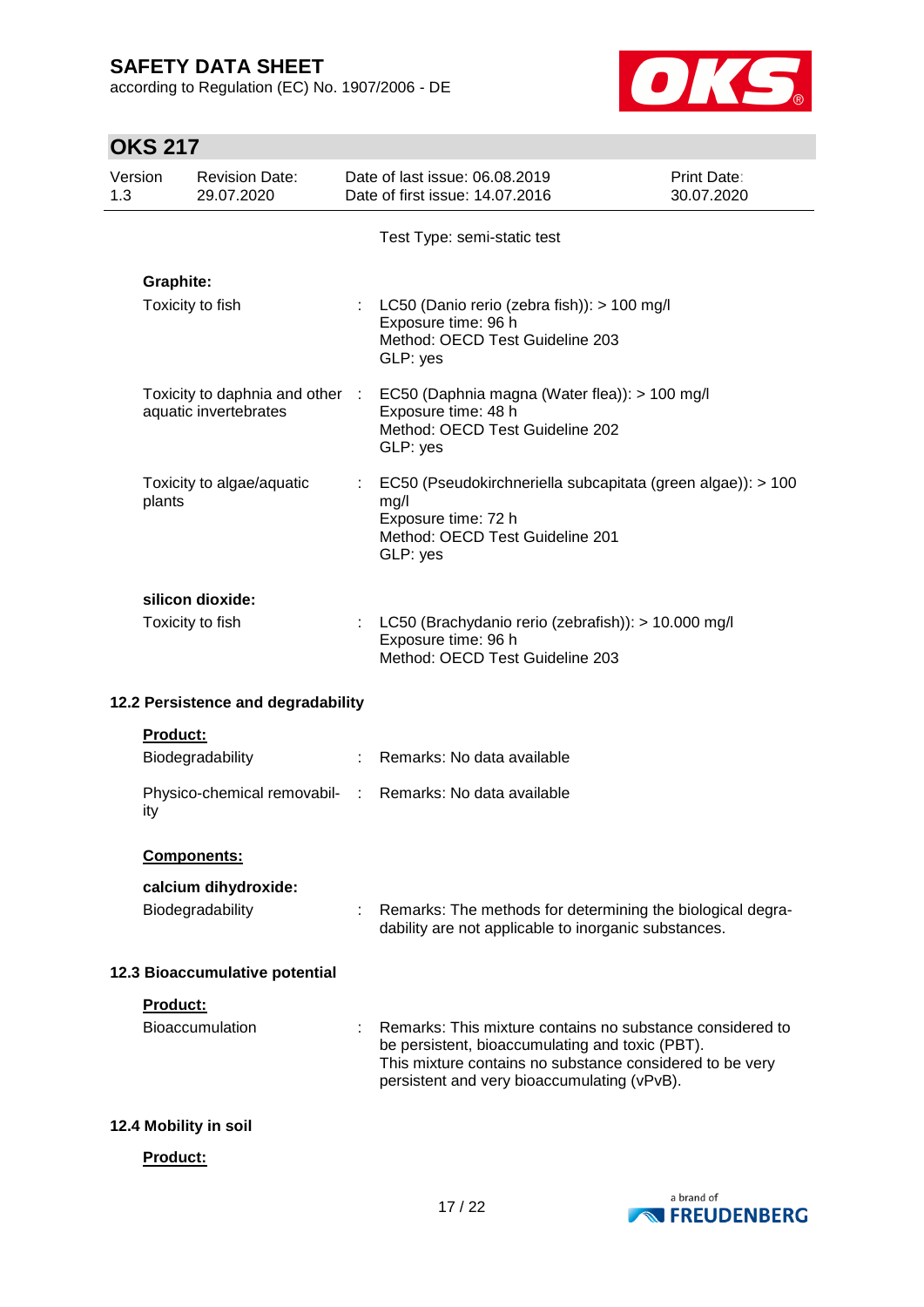according to Regulation (EC) No. 1907/2006 - DE



## **OKS 217**

| Version<br>1.3 |                 | <b>Revision Date:</b><br>29.07.2020                |   | Date of last issue: 06.08.2019<br>Date of first issue: 14.07.2016                                                                                                                                          | Print Date:<br>30.07.2020 |
|----------------|-----------------|----------------------------------------------------|---|------------------------------------------------------------------------------------------------------------------------------------------------------------------------------------------------------------|---------------------------|
|                | <b>Mobility</b> |                                                    |   | Remarks: No data available                                                                                                                                                                                 |                           |
|                |                 | Distribution among environ-<br>mental compartments |   | : Remarks: No data available                                                                                                                                                                               |                           |
|                |                 | 12.5 Results of PBT and vPvB assessment            |   |                                                                                                                                                                                                            |                           |
|                | <b>Product:</b> |                                                    |   |                                                                                                                                                                                                            |                           |
|                | Assessment      |                                                    |   | This substance/mixture contains no components considered<br>to be either persistent, bioaccumulative and toxic (PBT), or<br>very persistent and very bioaccumulative (vPvB) at levels of<br>0.1% or higher |                           |
|                |                 | <b>Components:</b>                                 |   |                                                                                                                                                                                                            |                           |
|                | Graphite:       |                                                    |   |                                                                                                                                                                                                            |                           |
|                | Assessment      |                                                    |   | Non-classified vPvB substance. Non-classified PBT sub-<br>stance.                                                                                                                                          |                           |
|                |                 | silicon dioxide:                                   |   |                                                                                                                                                                                                            |                           |
|                | Assessment      |                                                    |   | Non-classified vPvB substance. Non-classified PBT sub-<br>stance.                                                                                                                                          |                           |
|                |                 | 12.6 Other adverse effects                         |   |                                                                                                                                                                                                            |                           |
|                | <b>Product:</b> |                                                    |   |                                                                                                                                                                                                            |                           |
|                | mation          | Additional ecological infor-                       | ÷ | No information on ecology is available.                                                                                                                                                                    |                           |

### **SECTION 13: Disposal considerations**

### **13.1 Waste treatment methods**

| Product                |  | : The product should not be allowed to enter drains, water<br>courses or the soil.<br>Do not dispose of with domestic refuse.<br>Dispose of as hazardous waste in compliance with local and<br>national regulations. |
|------------------------|--|----------------------------------------------------------------------------------------------------------------------------------------------------------------------------------------------------------------------|
|                        |  | Waste codes should be assigned by the user based on the<br>application for which the product was used.                                                                                                               |
| Contaminated packaging |  | : Packaging that is not properly emptied must be disposed of as<br>the unused product.<br>Dispose of waste product or used containers according to<br>local regulations.                                             |
|                        |  | The following Waste Codes are only suggestions:                                                                                                                                                                      |

a brand of **EXPRESSION FREUDENBERG**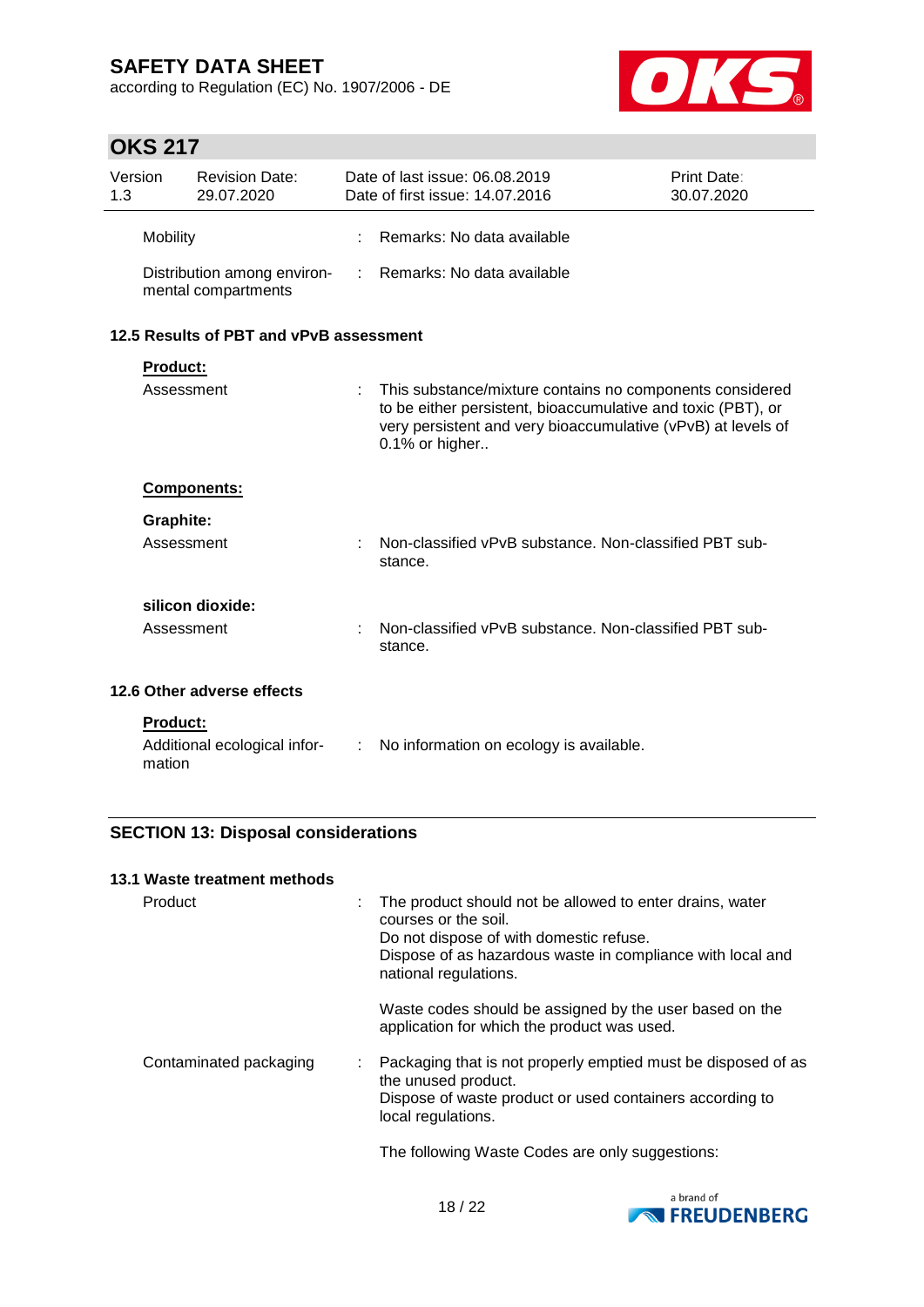according to Regulation (EC) No. 1907/2006 - DE



## **OKS 217**

| Version<br>1.3 | <b>Revision Date:</b><br>29.07.2020 | Date of last issue: 06.08.2019<br><b>Print Date:</b><br>Date of first issue: 14.07.2016<br>30.07.2020                                                                            |  |  |  |
|----------------|-------------------------------------|----------------------------------------------------------------------------------------------------------------------------------------------------------------------------------|--|--|--|
| Waste Code     |                                     | used product, unused product<br>12 01 12*, spent waxes and fats<br>uncleaned packagings<br>15 01 10, packaging containing residues of or contaminated<br>by hazardous substances |  |  |  |

### **SECTION 14: Transport information**

| 14.1 UN number                                      |   |                                   |
|-----------------------------------------------------|---|-----------------------------------|
| <b>ADR</b>                                          | ÷ | Not regulated as a dangerous good |
| <b>IMDG</b>                                         | t | Not regulated as a dangerous good |
| <b>IATA</b>                                         |   | Not regulated as a dangerous good |
| 14.2 UN proper shipping name                        |   |                                   |
| <b>ADR</b>                                          |   | Not regulated as a dangerous good |
| <b>IMDG</b>                                         |   | Not regulated as a dangerous good |
| <b>IATA</b>                                         |   | Not regulated as a dangerous good |
| 14.3 Transport hazard class(es)                     |   |                                   |
| <b>ADR</b>                                          | ÷ | Not regulated as a dangerous good |
| <b>IMDG</b>                                         |   | Not regulated as a dangerous good |
| <b>IATA</b>                                         |   | Not regulated as a dangerous good |
| 14.4 Packing group                                  |   |                                   |
| <b>ADR</b>                                          | t | Not regulated as a dangerous good |
| <b>IMDG</b>                                         | t | Not regulated as a dangerous good |
| <b>IATA (Cargo)</b>                                 | t | Not regulated as a dangerous good |
| <b>IATA (Passenger)</b>                             | t | Not regulated as a dangerous good |
| <b>14.5 Environmental hazards</b>                   |   |                                   |
| <b>ADR</b>                                          |   | Not regulated as a dangerous good |
| <b>IMDG</b>                                         |   | Not regulated as a dangerous good |
| <b>IATA (Passenger)</b>                             |   | Not regulated as a dangerous good |
| <b>IATA (Cargo)</b>                                 |   | Not regulated as a dangerous good |
| 14.6 Special precautions for user<br>Not applicable |   |                                   |

### **14.7 Transport in bulk according to Annex II of Marpol and the IBC Code** Remarks : Not applicable for product as supplied.

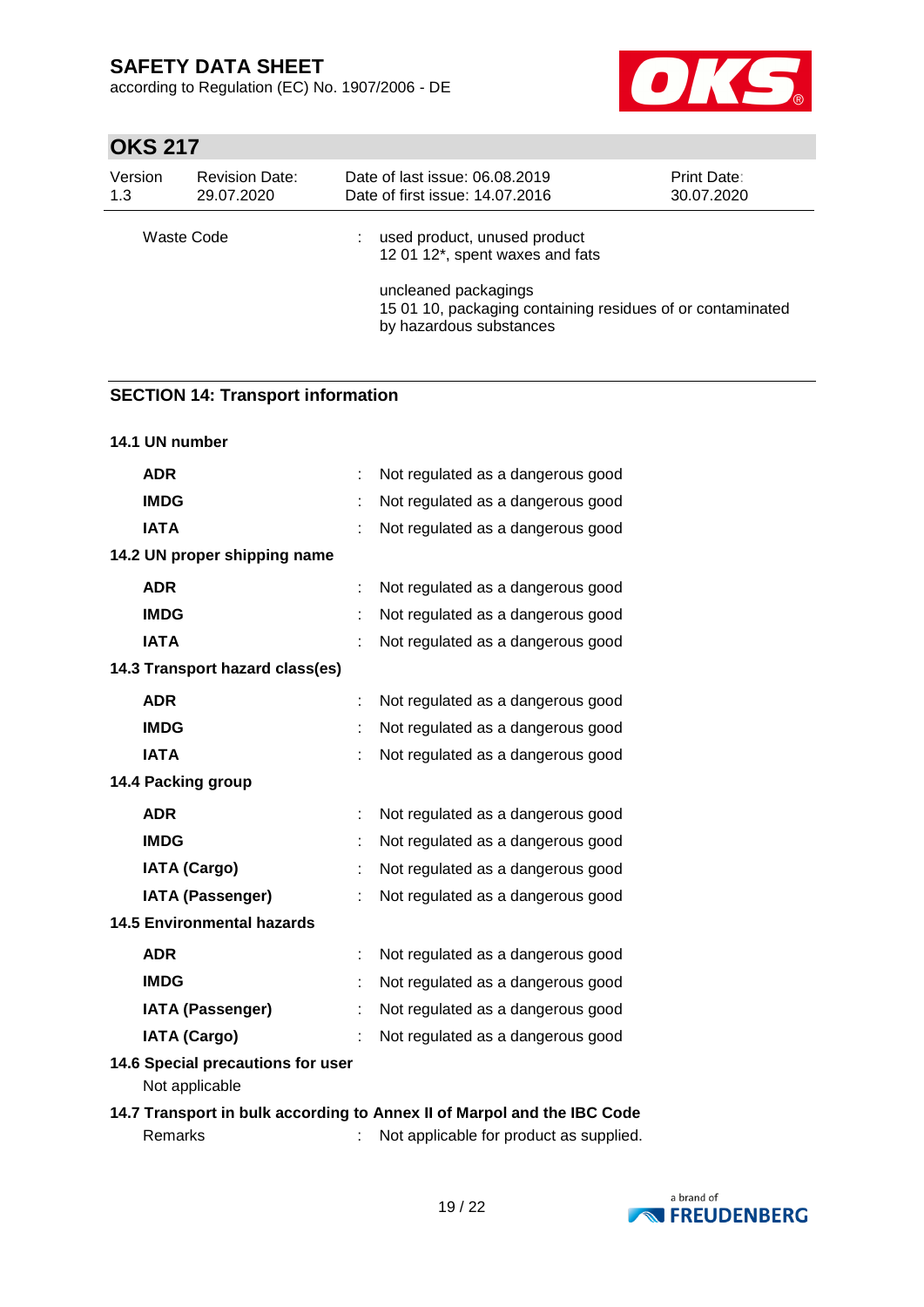according to Regulation (EC) No. 1907/2006 - DE



# **OKS 217**

| Version | <b>Revision Date:</b> | Date of last issue: 06.08.2019  | <b>Print Date:</b> |
|---------|-----------------------|---------------------------------|--------------------|
| 1.3     | 29.07.2020            | Date of first issue: 14.07.2016 | 30.07.2020         |

### **SECTION 15: Regulatory information**

#### **15.1 Safety, health and environmental regulations/legislation specific for the substance or mixture**

| REACH - Candidate List of Substances of Very High<br>Concern for Authorisation (Article 59).                                                         |                       | t.                                                                                                                                                  | This product does not contain sub-<br>stances of very high concern (Regu-<br>lation (EC) No 1907/2006 (REACH),<br>Article 57). |                                                                                                                   |
|------------------------------------------------------------------------------------------------------------------------------------------------------|-----------------------|-----------------------------------------------------------------------------------------------------------------------------------------------------|--------------------------------------------------------------------------------------------------------------------------------|-------------------------------------------------------------------------------------------------------------------|
| REACH - List of substances subject to authorisation<br>(Annex XIV)                                                                                   |                       | t.                                                                                                                                                  | Not applicable                                                                                                                 |                                                                                                                   |
| Regulation (EC) No 1005/2009 on substances that de-<br>plete the ozone layer                                                                         |                       | Not applicable                                                                                                                                      |                                                                                                                                |                                                                                                                   |
| Regulation (EU) 2019/1021 on persistent organic pollu-<br>tants (recast)                                                                             |                       | ÷                                                                                                                                                   | Not applicable                                                                                                                 |                                                                                                                   |
| Regulation (EC) No 649/2012 of the European Parlia-<br>ment and the Council concerning the export and import<br>of dangerous chemicals               |                       |                                                                                                                                                     | ÷                                                                                                                              | Not applicable                                                                                                    |
| REACH - Restrictions on the manufacture, placing on<br>the market and use of certain dangerous substances,<br>preparations and articles (Annex XVII) |                       |                                                                                                                                                     | ÷.                                                                                                                             | Not applicable                                                                                                    |
| major-accident hazards involving dangerous substances.                                                                                               |                       | Not applicable                                                                                                                                      |                                                                                                                                | Seveso III: Directive 2012/18/EU of the European Parliament and of the Council on the control of                  |
| Water contaminating class<br>(Germany)                                                                                                               | $\mathbb{Z}^{\times}$ | WGK 1 slightly hazardous to water<br>Classification according to AwSV, Annex 1 (5.2)                                                                |                                                                                                                                |                                                                                                                   |
| TA Luft List (Germany)                                                                                                                               |                       | Total dust:<br>others: 53,72 %                                                                                                                      |                                                                                                                                |                                                                                                                   |
|                                                                                                                                                      |                       | Inorganic substances in powdered form:<br>Not applicable<br>Not applicable<br>Organic Substances:<br>portion Class 1: $<$ 0,01 %<br>others: 46,28 % |                                                                                                                                | Inorganic substances in vapour or gaseous form:                                                                   |
|                                                                                                                                                      |                       | Carcinogenic substances:<br>Not applicable<br>Mutagenic:<br>Not applicable<br>Toxic to reproduction:<br>Not applicable                              |                                                                                                                                |                                                                                                                   |
| Volatile organic compounds                                                                                                                           |                       |                                                                                                                                                     |                                                                                                                                | Directive 2010/75/EU of 24 November 2010 on industrial<br>emissions (integrated pollution prevention and control) |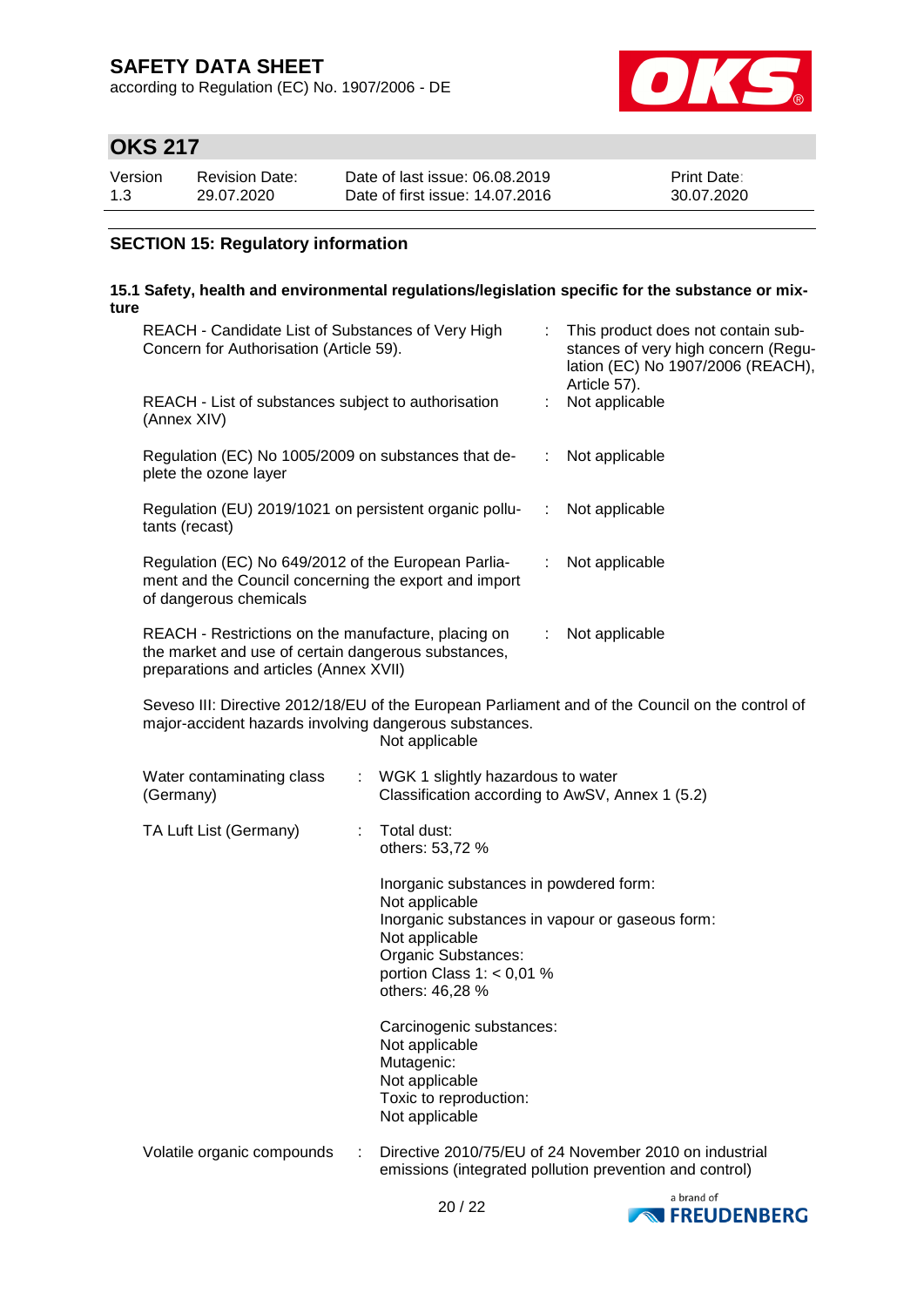according to Regulation (EC) No. 1907/2006 - DE



## **OKS 217**

| Version | Revision Date: | Date of last issue: 06.08.2019  | <b>Print Date:</b> |
|---------|----------------|---------------------------------|--------------------|
| 1.3     | 29.07.2020     | Date of first issue: 14.07.2016 | 30.07.2020         |

Not applicable

#### **15.2 Chemical safety assessment**

This information is not available.

#### **SECTION 16: Other information**

#### **Full text of H-Statements**

| H <sub>304</sub><br>H <sub>315</sub><br>H318<br>H <sub>335</sub> |  | May be fatal if swallowed and enters airways.<br>Causes skin irritation.<br>Causes serious eye damage.<br>May cause respiratory irritation.                                                                                                 |  |  |  |
|------------------------------------------------------------------|--|---------------------------------------------------------------------------------------------------------------------------------------------------------------------------------------------------------------------------------------------|--|--|--|
| <b>Full text of other abbreviations</b>                          |  |                                                                                                                                                                                                                                             |  |  |  |
|                                                                  |  |                                                                                                                                                                                                                                             |  |  |  |
|                                                                  |  |                                                                                                                                                                                                                                             |  |  |  |
|                                                                  |  |                                                                                                                                                                                                                                             |  |  |  |
| 2004/37/EC                                                       |  | Europe. Directive 2004/37/EC on the protection of workers<br>from the risks related to exposure to carcinogens or mutagens<br>at work                                                                                                       |  |  |  |
| 2017/164/EU                                                      |  | Commission Directive (EU) 2017/164 establishing a fourth list<br>of indicative occupational exposure limit values pursuant to<br>Council Directive 98/24/EC, and amending Commission Direc-<br>tives 91/322/EEC, 2000/39/EC and 2009/161/EU |  |  |  |
| DE TRGS 900                                                      |  | Germany. TRGS 900 - Occupational exposure limit values.                                                                                                                                                                                     |  |  |  |

|                    | tives 91/322/EEC, 2000/39/EC and 2009/161/EU              |
|--------------------|-----------------------------------------------------------|
| DE TRGS 900        | : Germany. TRGS 900 - Occupational exposure limit values. |
| 2004/37/EC / TWA   | : Long term exposure limit                                |
| 2017/164/EU / STEL | : Short term exposure limit                               |
| 2017/164/EU / TWA  | : Limit Value - eight hours                               |
| DE TRGS 900 / AGW  | : Time Weighted Average                                   |
|                    |                                                           |

ADN - European Agreement concerning the International Carriage of Dangerous Goods by Inland Waterways; ADR - European Agreement concerning the International Carriage of Dangerous Goods by Road; AICS - Australian Inventory of Chemical Substances; ASTM - American Society for the Testing of Materials; bw - Body weight; CLP - Classification Labelling Packaging Regulation; Regulation (EC) No 1272/2008; CMR - Carcinogen, Mutagen or Reproductive Toxicant; DIN - Standard of the German Institute for Standardisation; DSL - Domestic Substances List (Canada); ECHA - European Chemicals Agency; EC-Number - European Community number; ECx - Concentration associated with x% response; ELx - Loading rate associated with x% response; EmS - Emergency Schedule; ENCS - Existing and New Chemical Substances (Japan); ErCx - Concentration associated with x% growth rate response; GHS - Globally Harmonized System; GLP - Good Laboratory Practice; IARC - International Agency for Research on Cancer; IATA - International Air Transport Association; IBC - International Code for the Construction and Equipment of Ships carrying Dangerous Chemicals in Bulk; IC50 - Half maximal inhibitory concentration; ICAO - International Civil Aviation Organization; IECSC - Inventory of Existing Chemical Substances in China; IMDG - International Maritime Dangerous Goods; IMO - International Maritime Organization; ISHL - Industrial Safety and Health Law (Japan); ISO - International Organisation for Standardization; KECI - Korea Existing Chemicals Inventory; LC50 - Lethal Concentration to 50 % of a test population; LD50 - Lethal Dose to 50% of a test population (Median Lethal